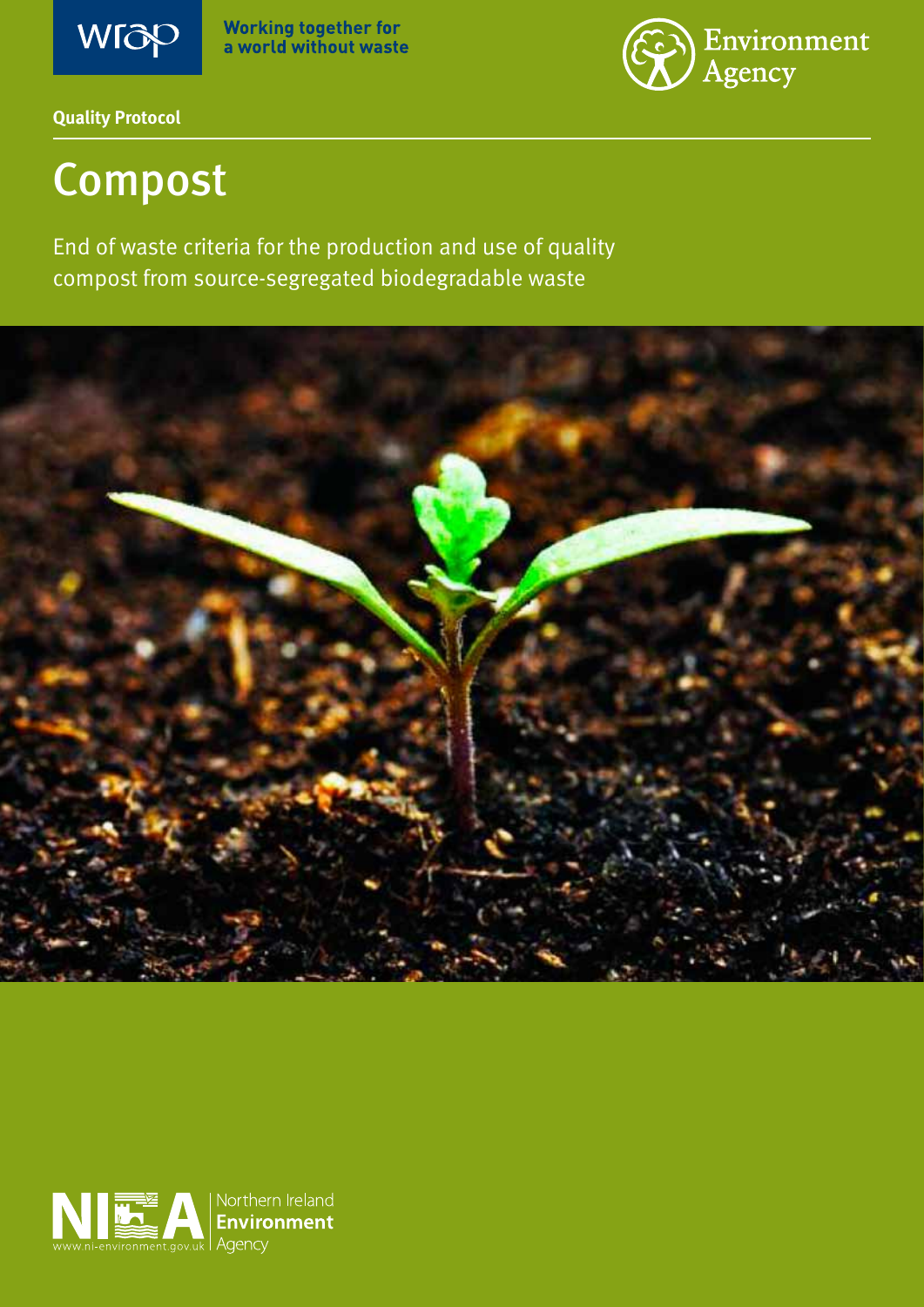This Quality Protocol was funded by Defra, the Welsh Government and the Northern Ireland Environment Agency (NIEA) as a business resource efficiency activity. It was developed by the Environment Agency and WRAP (Waste & Resources Action Programme) in consultation with Defra, the Welsh Government, industry and other regulatory stakeholders. The Quality Protocol is applicable in England, Wales and Northern Ireland. It sets out the end of waste criteria for the production and use of quality compost from source-segregated biodegradable waste.

#### **Contents**

| 1. | <b>Introduction</b>                                                                                                                                                     | 02 |
|----|-------------------------------------------------------------------------------------------------------------------------------------------------------------------------|----|
| 2. | <b>Producing quality compost from</b><br>source-segregated biodegradable waste                                                                                          | 08 |
| 3. | Providing evidence of compliance with<br>the Quality Protocol                                                                                                           | 10 |
| 4. | Storage, application and use of quality compost<br>from source-segregated biodegradable waste                                                                           | 12 |
|    | <b>Appendix A</b><br><b>Definitions</b>                                                                                                                                 | 14 |
|    | <b>Appendix B</b><br>Biodegradable waste types acceptable for the<br>production of quality compost                                                                      | 18 |
|    | <b>Appendix C</b><br>Standards and specifications to which this Quality<br><b>Protocol applies</b>                                                                      | 26 |
|    | <b>Appendix D</b><br>Certification and accreditation diagram                                                                                                            | 27 |
|    | <b>Appendix E</b><br><b>Supply documentation template</b>                                                                                                               | 28 |
|    | <b>Appendix F</b><br>Good practice for the storage, handling,<br>application and use of quality compost as an<br>agricultural fertiliser and in soil-grown horticulture | 29 |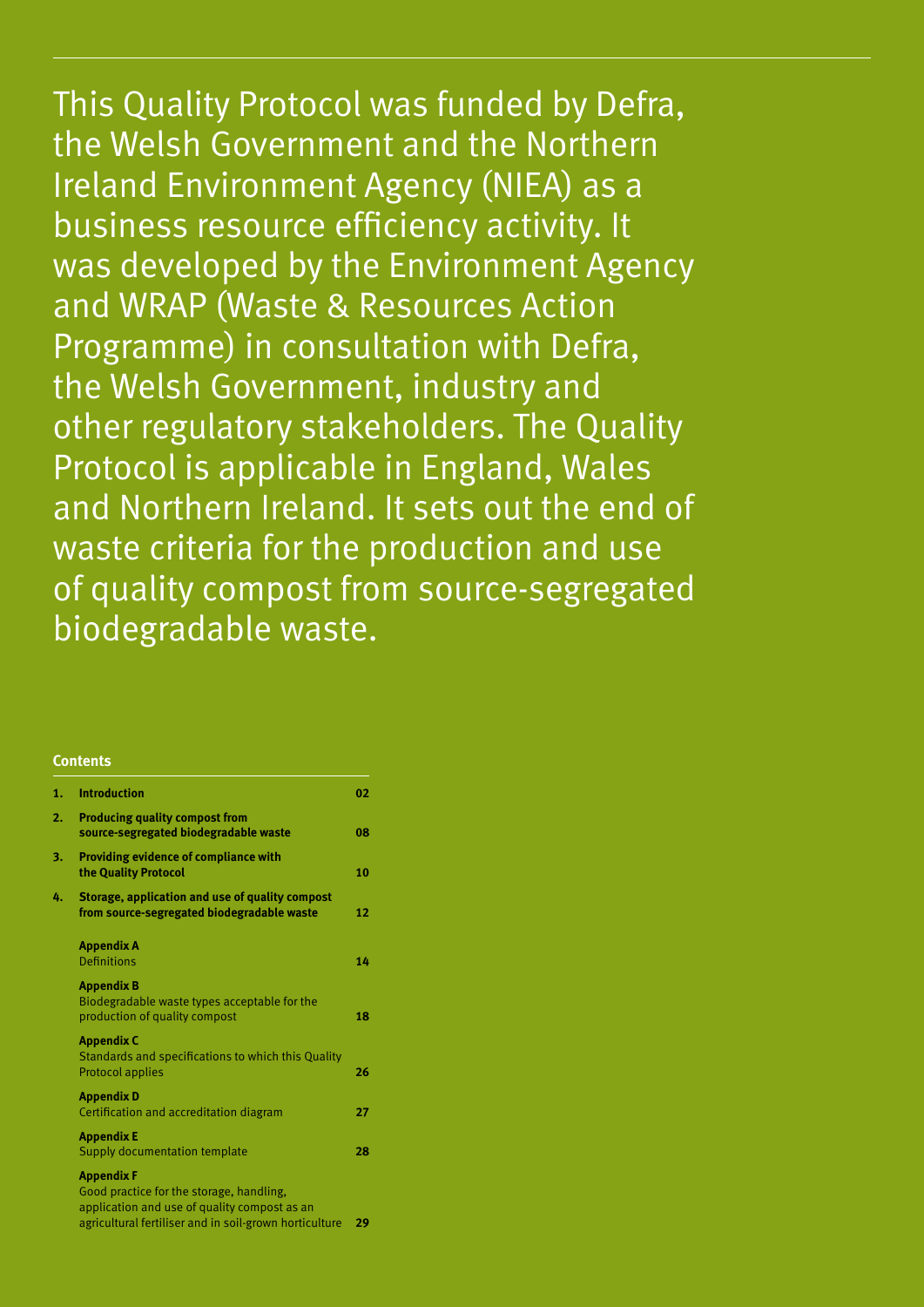# **Foreword**

### **Background**

Uncertainty over the point at which waste has been fully recovered and ceases to be waste within the meaning of Article 3(1) of the EU Waste Framework Directive (2008/98/EC) has inhibited the development and marketing of materials produced from waste which could otherwise be used beneficially without damaging human health and the environment. In some cases, this uncertainty has also inhibited the recovery and recycling of waste and its diversion from landfill.

Interpretation of EU legislation is ultimately a matter for the Courts and there is now a substantial body of case law on the interpretation of the definition of waste in Article 3(1) of the Waste Framework Directive. Drawing on the principles established in this case law, it is possible to identify the point at which certain wastes cease to be waste and thus when the Waste Framework Directive's waste management controls no longer apply.

#### **What is a Quality Protocol?**

A Quality Protocol sets out end of waste criteria for the production and use of a product from a specific waste type. Compliance with these criteria is considered sufficient to ensure that the fully recovered product may be used without undermining the effectiveness of the Waste Framework Directive and therefore without the need for waste management controls.

In addition, the Quality Protocol indicates how compliance may be demonstrated and points to good practice for the storage, handling, application and use of the fully recovered product.

The Quality Protocol further aims to provide increased market confidence in the quality of products made from waste and so encourage greater recovery and recycling.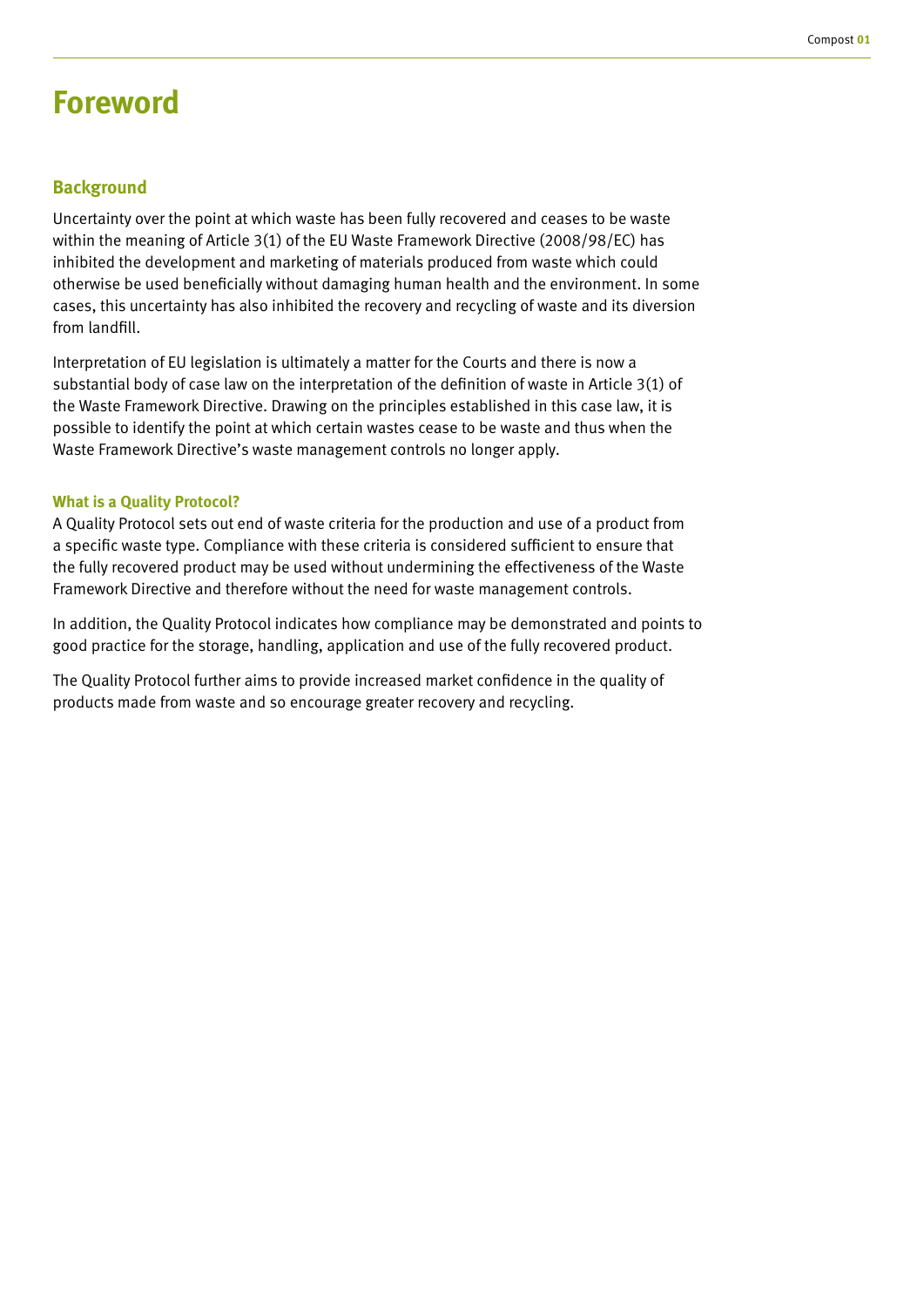# **1. Introduction**

Definitions of terms that appear in *italics* when they are first used in this *Quality Protocol* are given in Appendix A.

### **1.1 What is this Quality Protocol?**

- 1.1.1 This Quality Protocol has been developed by the *Environment Agency* and WRAP (Waste & Resources Action Programme) in consultation with *Defra*, the *Welsh Government*, industry and other regulatory stakeholders including the *Northern Ireland Environment Agency* (NIEA). The Quality Protocol is applicable in England, Wales and Northern Ireland.
- 1.1.2 The Quality Protocol sets out the end of waste criteria for the production of *quality compost* from *source-segregated biodegradable waste* destined for use in *designated market sectors*. If these criteria are met, the resulting outputs will normally be regarded as having been fully recovered and to have ceased to be waste.
- 1.1.3 *Producers* and users are not obliged to comply with the Quality Protocol. If they do not, the *compost* produced will normally be considered to be waste and *waste management controls* will apply to its handling, transport and application.
- 1.1.4 This Quality Protocol does not affect the obligation of producers to hold an *environmental permit* and to comply with its conditions when receiving, storing and processing waste.

# **1.2 The purpose of the Quality Protocol**

- 1.2.1 The Quality Protocol has four main purposes:
	- i. clarifying the point at which waste management controls are no longer required;
	- ii. providing users with confidence that the quality compost from source-segregated biodegradable waste they purchase conforms to an *approved standard*;
	- iii. providing users with confidence that the quality compost from source-segregated biodegradable waste is suitable for use in designated market sector(s) including by conforming with the approved standard; and
	- iv. protecting human health and preventing pollution of the environment (including soil).
- 1.2.2 In addition, the Quality Protocol describes good practice for the storage, handling, application and use of quality compost from source-segregated biodegradable waste (see Appendix F).

# **1.3 Complying with the Quality Protocol**

- 1.3.1 Quality compost from source-segregated biodegradable waste will normally be regarded as having ceased to be waste and therefore no longer subject to waste management controls provided it:
	- has been produced using only those source-segregated *input materials* listed in Appendix B;
	- $\blacksquare$  meets the requirements of an approved standard<sup>1</sup> for use in the market it is destined for;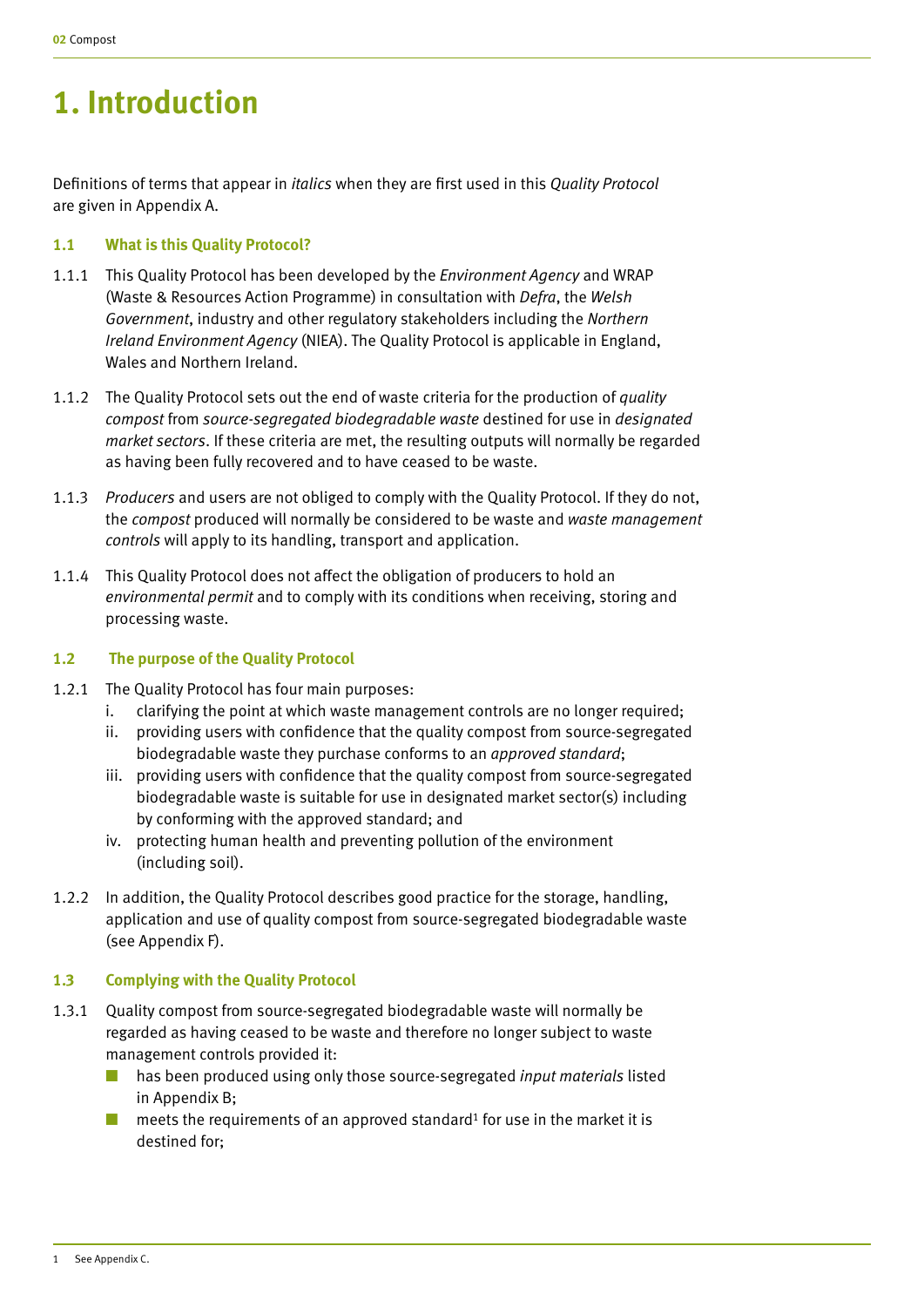- is destined for appropriate use, in accordance with Section 4 of this Quality Protocol, in one of the designated market sectors;
- requires no further processing including *maturation or re-screening* for use in a designated market sector in accordance with Section 4; and
- meets any additional customer specifications, as agreed between the supplier and the customer, which involve further processing.
- 1.3.2 Producers must demonstrate that these criteria have been met. They must do this in the ways set out in Section 3 of the Quality Protocol, that is:
	- by obtaining *certification* from an approved certification body; and
	- by producing and keeping copies of customer *supply documentation* that includes a declaration that the quality compost meets the approved standard, the Quality Protocol and any additional customer specifications (as agreed between the supplier and the customer).
- 1.3.3 This Quality Protocol will be adopted as a technical regulation under Technical Standards and Regulations Directive (98/34/EC) as amended.2 We recognise that there may be codes of practice or standards which apply in the European Economic Area (EEA) States other than the UK setting out requirements for the production and use of quality compost. We accept that quality compost may cease to be waste provided it has been produced in compliance with:
	- a relevant standard or code of practice of a national standards body or equivalent body of any EEA State; or
	- any relevant international standard recognised for use in any EEA State; or
	- any relevant technical regulation with mandatory or de facto mandatory application for marketing or use in any EEA State.

These must give levels of product performance and protection of human health and the environment, equivalent to those required by this Quality Protocol.

# **1.4 When Quality Protocol compliant material may become waste**

- 1.4.1 Producers and users of quality compost should note that, even if the Quality Protocol is complied with, the material will become waste again and subject to waste management controls if it is at any stage it is discarded or there is a requirement or intention to discard it, for example if:
	- it is disposed of: or
	- it is stored indefinitely with little prospect of being used; or
	- under the rules of the certification scheme, or the approved standard or for any other reason the material has to be reprocessed or disposed of as waste.

The material may also become waste again if prior to use it is stored for such a time or in such a manner that it is no longer suitable for the use it is destined for.

1.4.2 In addition, if Quality Protocol compliant material is mixed with waste materials, the resulting mix will normally be considered to be a waste and subject to waste management controls. If Quality Protocol compliant material is mixed with non-waste materials, the resulting mix will not, as a result of this, be waste.

<sup>2</sup> The Technical Standards and Regulations Directive 98/34/EC seeks to ensure the transparency of technical regulations and is intended to help avoid the creation of new technical barriers to trade within the European Community.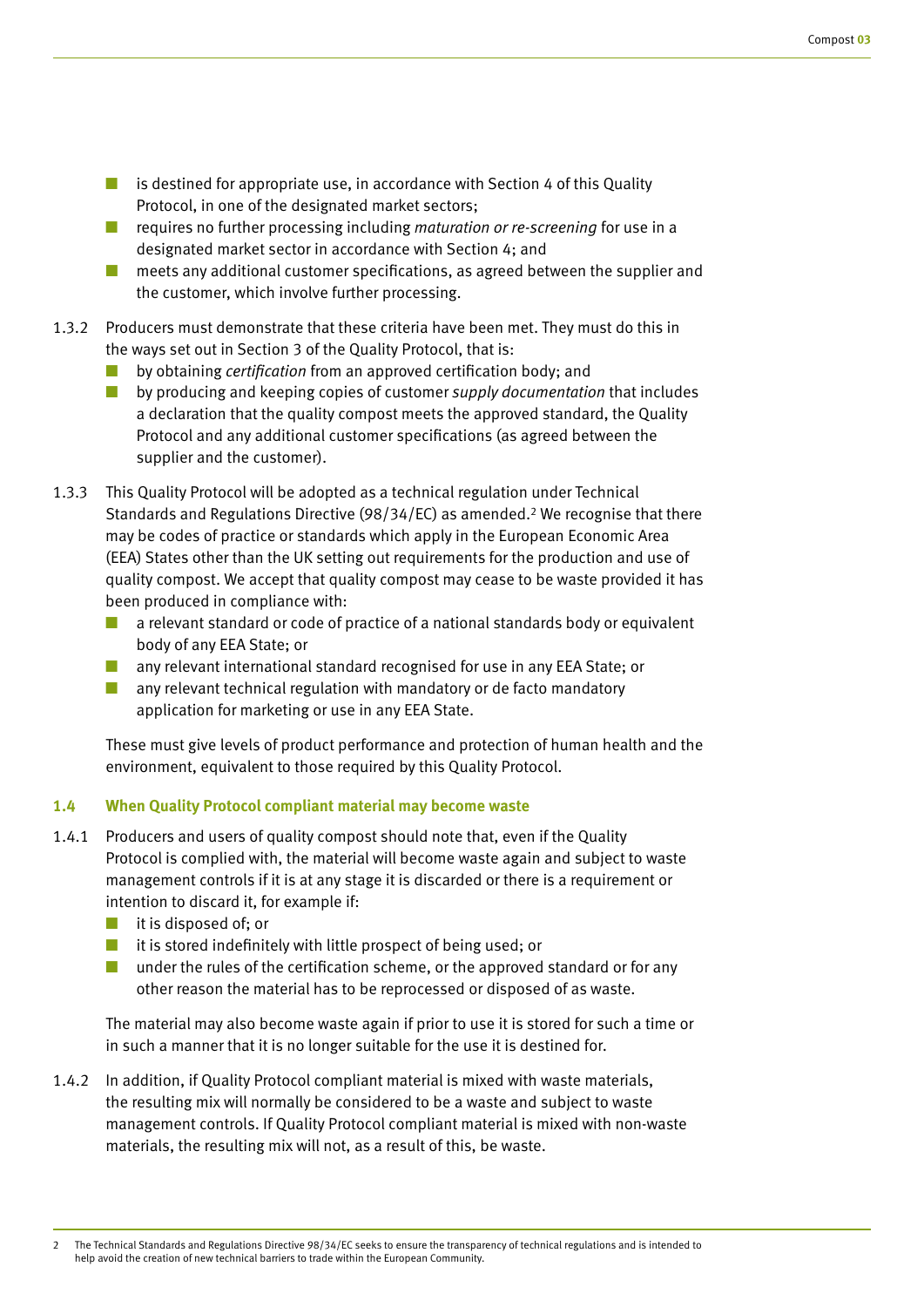1.4.3 Digestate (whole digestate, separated fibre or separated liquor) that complies with the Quality Protocol for Anaerobic Digestate3, or that is made from only input materials in Appendix B of the Compost Quality Protocol are the only digestates allowed to be used as an input material to the *composting* process or as a composting process additive.

If the compost being produced is to meet the requirements of the Compost Quality Protocol, the digestate does not need to be certified as compliant with the Compost Quality Protocol, but meet the requirements of the Anaerobic Digestate Quality Protocol (or equivalent in Scotland<sup>4</sup>) or be made from only input materials in Appendix B of the Compost Quality Protocol. If the digestate is produced from other input materials, the compost to which it is added will normally be considered to be a waste.

- 1.4.4 Digestate shall only be used as a composting process additive if it complies with the criteria in 1.4.3 and it has undergone a pasteurisation step during anaerobic digestion treatment that precedes its use in the Compost Quality Protocol composting process.
- 1.4.5 Figure 1 explains how outputs from the Anaerobic Digestate Quality Protocol can be fed into a Quality Protocol compliant compost.

#### **1.5 Failure to comply with the Quality Protocol**

- 1.5.1 Where this Quality Protocol is not complied with, for example the compost does not meet the requirements of the approved standard or the producer cannot demonstrate evidence of compliance, the material produced will normally be considered to be waste. In such circumstances, the producer or user must comply with the appropriate waste management controls<sup>5</sup> for the transportation, storage and use of the material and may be committing an offence if they do not do so.
- 1.5.2 Detailed guidance on waste management controls can be obtained from the Environment Agency's National Customer Contact Centre on 08708 506 506, from its website (http://www.environment-agency.gov.uk/subjects/waste/) or NetRegs (http://www.netregs.gov.uk/). In Northern Ireland guidance can be obtained from NIEA's website (http://www.ni-environment.gov.uk/waste-home/authorisation.htm) or by phoning 0845 302 0008.

Quality Protocol. Anaerobic Digestate. End of waste criteria for the production and use of quality outputs from anaerobic digestion of source-segregated biodegradable waste

SEPA Regulatory Position Statement: Classification of Outputs from Anaerobic Digestion Processes: http://www.sepa.org.uk/waste/waste\_regulation/guidance\_\_position\_statements.aspx

<sup>5</sup> For example, in compliance with Article 11 of the Waste Framework Directive, the user might need to obtain an environmental permit from the Environment Agency (or in Northern Ireland a waste management licence or a Pollution Prevention Control (PPC) permit from the NIEA).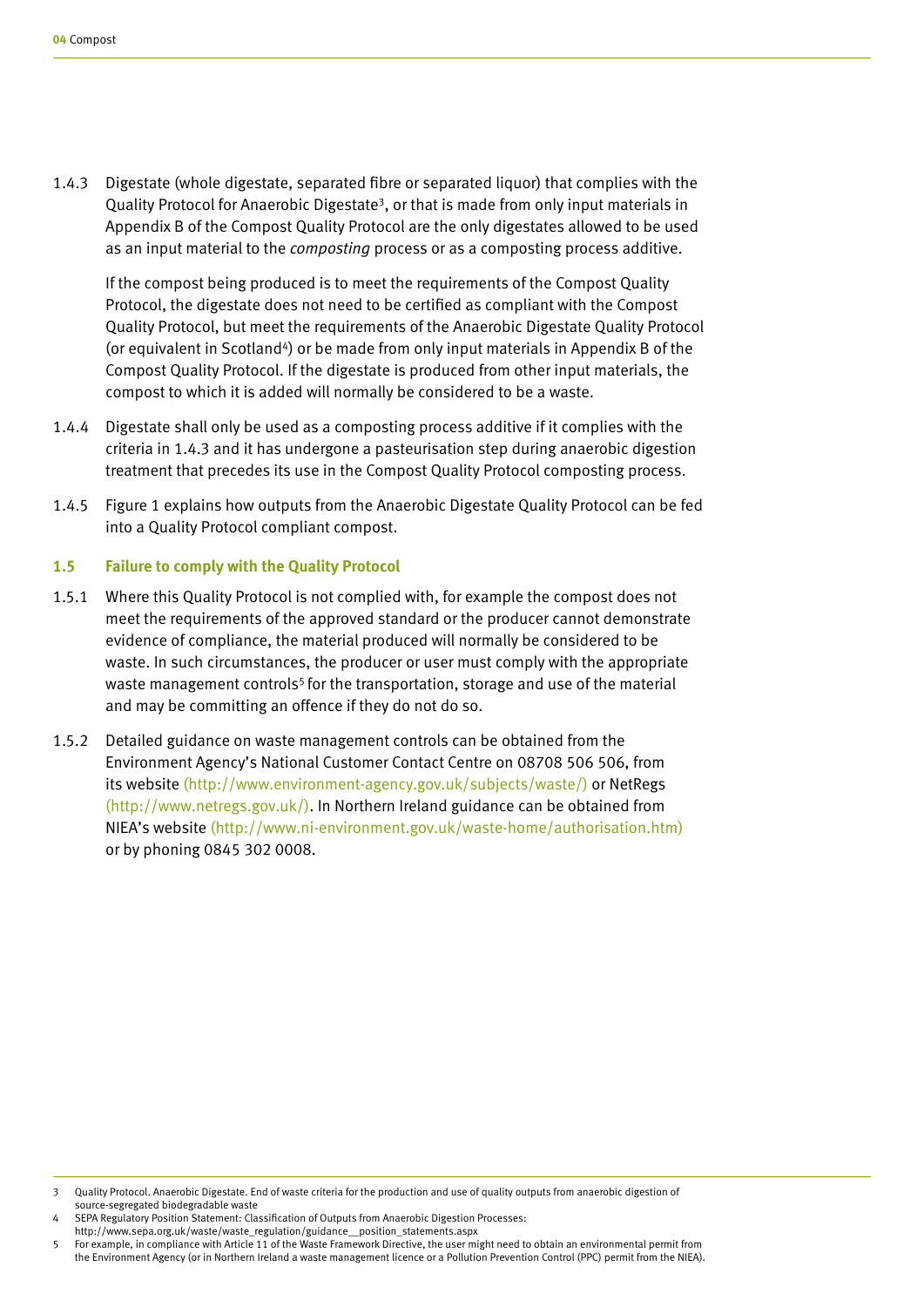# **Figure 1:** Relationships between the two Quality Protocols (QPs)



produced from input materials that meet the criteria given in 1.4.3.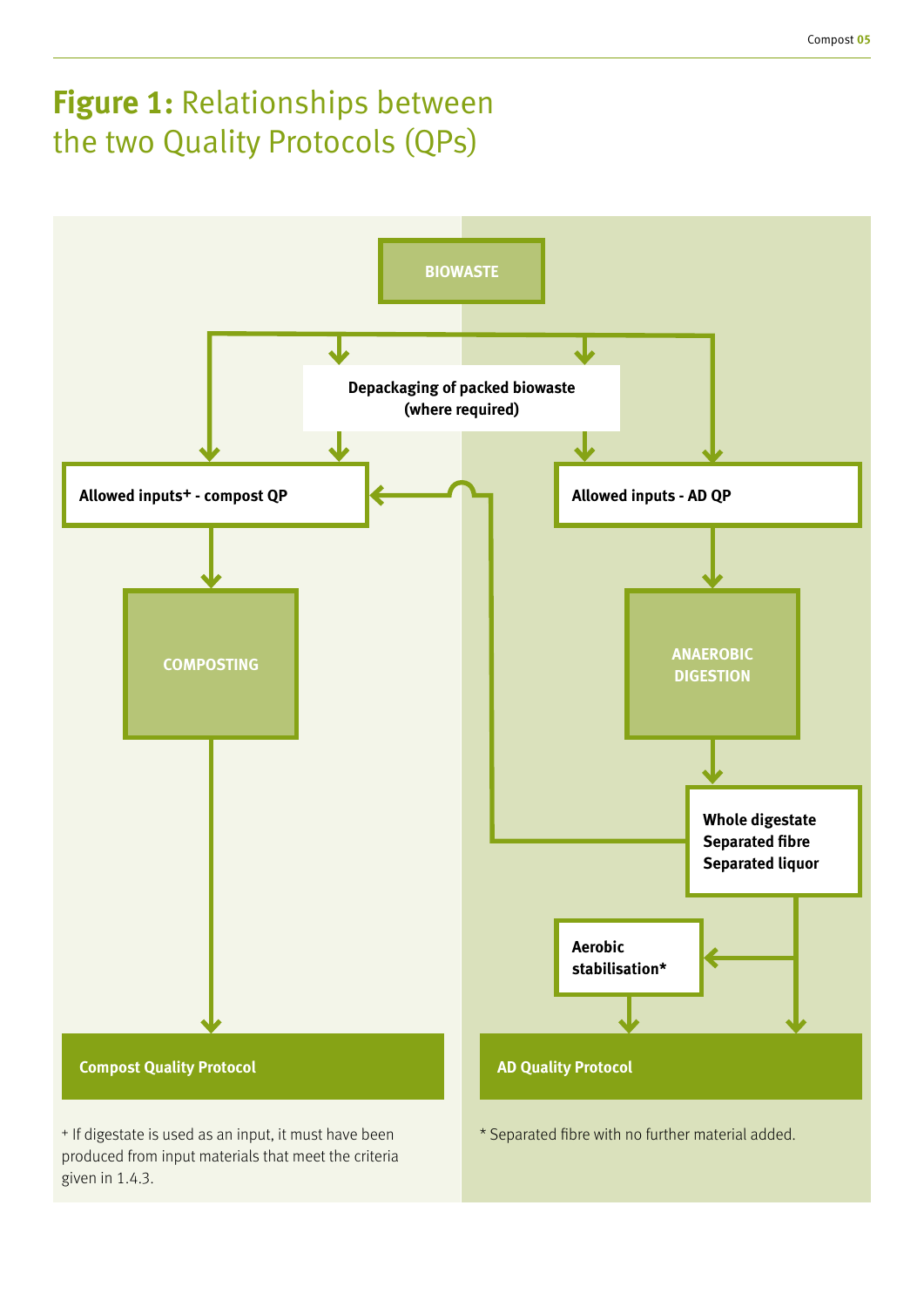### **1.6 Updating the Quality Protocol**

- 1.6.1 We plan to review and update this document every two years from the date of its final publication.
- 1.6.2 However, this document may be subject to change before these review dates. Triggers for such a change could include:
	- **D** pollution incidents;
	- development in scientific understanding;
	- a change in the market;
	- a change in legislation or case law; or
	- $\Box$  a change to the agreed industry standard or input materials.
- 1.6.3 The Environment Agency may seek support from industry in reviewing this document.
- 1.6.4 This Quality Protocol may be withdrawn if it becomes apparent that it is generally being misapplied and/or misused.
- 1.6.5 An outline of the main stages and control mechanisms of the Quality Protocol is presented in Figure 2. These are described in Sections 2 and 3.

### **1.7 Importing and exporting Quality Protocol compliant material**

- 1.7.1 Producers intending to export material that complies with this Quality Protocol should be aware that, although the material may cease to be waste in England, Wales and Northern Ireland, the country of destination may take a different view. If the competent authority in the country of destination considers the material to be waste, the shipment will be subject to the controls set out in the Waste Shipment Regulation.
- 1.7.2 Those intending to import Quality Protocol compliant material into England, Wales or Northern Ireland should be aware that, if the country of despatch regards the material as waste, the controls set out in the Waste Shipment Regulation will apply to the shipment. This is the case even though the material may be regarded as having ceased to be waste in England, Wales and Northern Ireland.
- 1.7.3 Before importing or exporting such material it is prudent to check with the competent authority for the country of despatch or destination. A list of the competent authorities can be found at: http://ec.europa.eu/environment/waste/shipments/pdf/list\_ competent\_authorities.pdf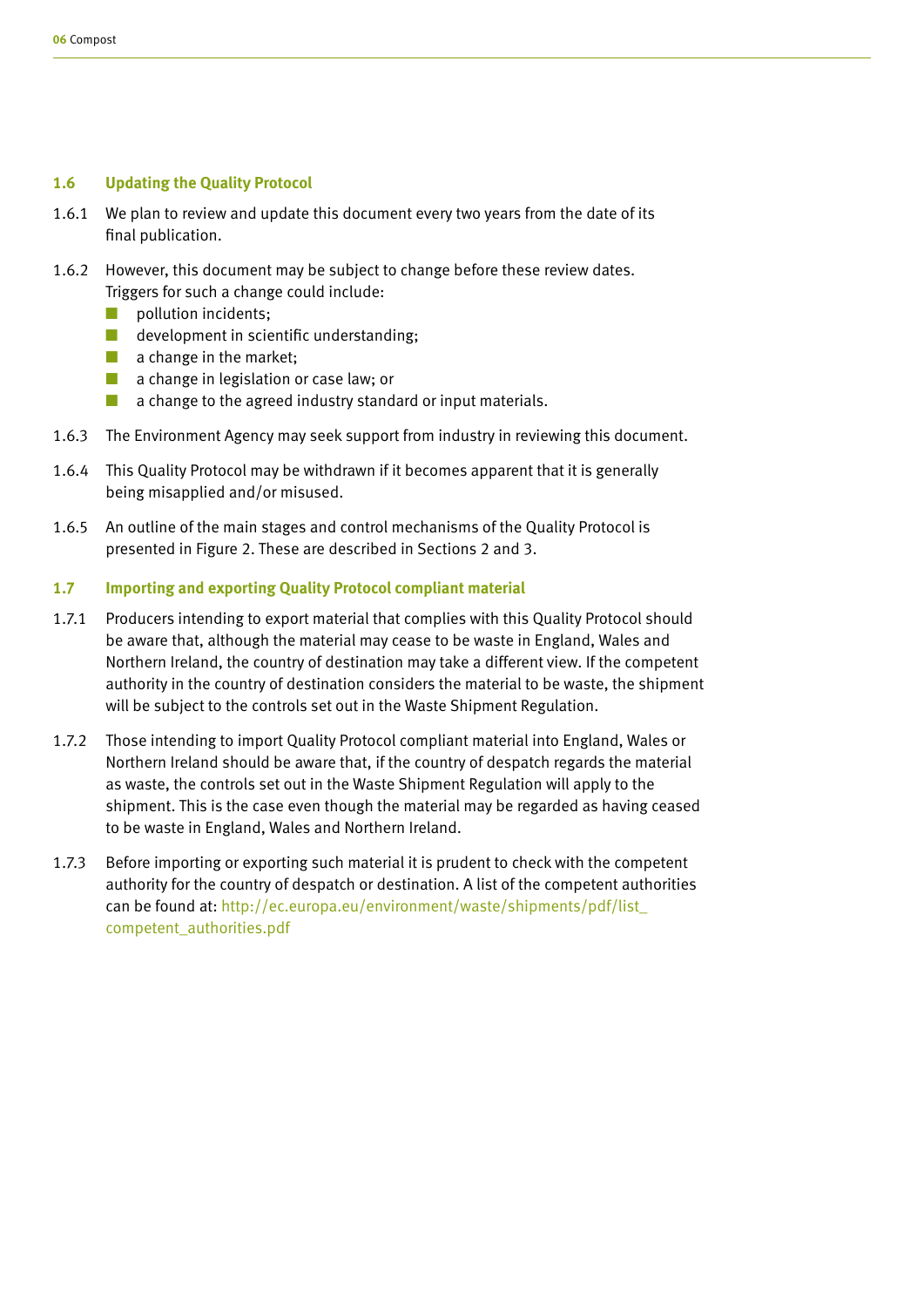# **Figure 2:** Main stages and control mechanisms of the Quality Protocol

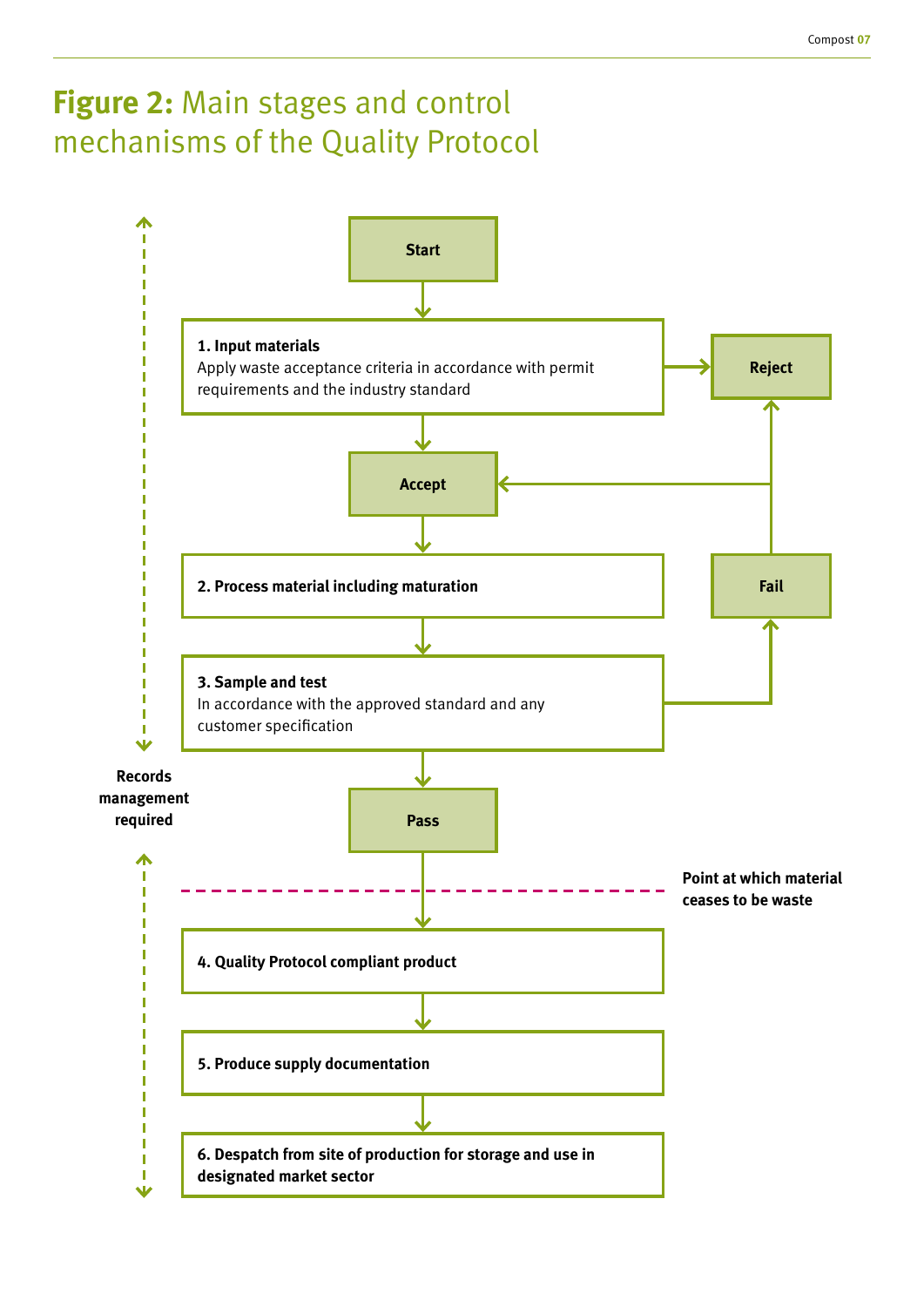# **2. Producing quality compost from sourcesegregated biodegradable waste**

#### **2.1 Regulating the production process**

2.1.1 The process of turning waste into compost is classified as a waste recovery operation and is subject to the waste management controls in the Waste Framework Directive and domestic legislation. This Quality Protocol does not affect the obligation for producers to hold an environmental permit that authorises the storage and processing of waste into compost.

#### **2.2 Criteria for producing compost that has ceased to be waste**

- 2.2.1 To comply with this Quality Protocol, the compost must:
	- be produced using only those source-segregated input materials listed in Appendix B;
	- $\blacksquare$  meet the requirements of an approved standard<sup>6</sup> for use in the market it is destined for;
	- be destined for appropriate use, in accordance with Section 4, in one of the designated market sectors;
	- require no further processing including maturation or re-screening for use in a designated market in accordance with Section 4: and
	- meet any additional customer specifications, as agreed between the supplier and the customer which involve further processing.

#### **2.3 Input materials**

- 2.3.1 (i) Only those waste types listed in Appendix B may be used and they must be source-segregated, that is, they must have been kept separate from any other wastes. (The conditions of the producer's environmental permit may further restrict the waste types that can be used.)
	- (ii) The transformation of any waste types listed in Appendix B that are *classified as animal by-products* must be carried out in accordance with animal by-products controls.7

#### **2.4 Processed in accordance with the approved standard**

- 2.4.1 The producer must also comply with all the requirements of an approved standard. Appendix C lists the only approved standard at the time of publishing this Quality Protocol. Additional standards may be approved by the Environment Agency for inclusion in this Quality Protocol when it is reviewed.
- 2.4.2 Producers should be aware that standards are subject to regular periodic review and should ensure they comply with the latest version. Any changes to the agreed standard may trigger a review of the Quality Protocol (see Section 1.6).

See Appendix C.

<sup>7</sup> Animal by-products are subject to the requirements and controls in Regulation (EC) 1069/2009 and its corresponding implementing Regulation (EC) 142/2011 (as amended). These are enforced through The Animal By-Products (Enforcement) (England) Regulations 2011 No. 881, The Animal By-Products (Enforcement) (No2) (Wales) Regulations 2011 No. 600 (W.88) and The Animal By-Products Regulations (Northern Ireland) 2011 No. 124. Further information on the controls relating to animal by-products can be found on Defra's website and Animal Health and Veterinary Laboratories Agency's (AHVLA) website.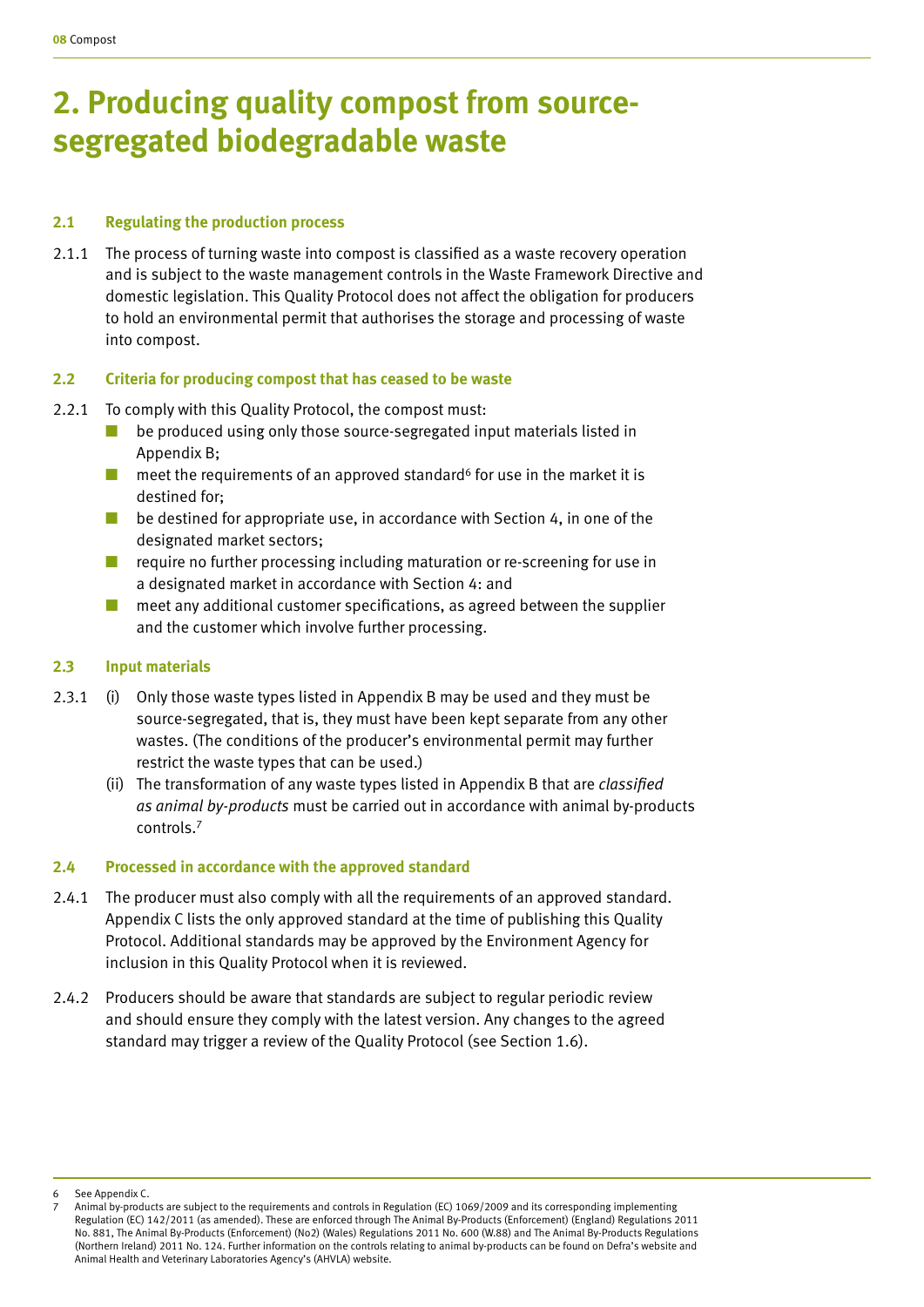### **2.5 Destined for use within one of the following market sectors**

- 2.5.1 The compost must be destined for appropriate use within:
	- *land* restoration and *soft landscape operations*;
	- *horticulture* (this includes *domestic use*);
	- *agriculture* and *soil-grown horticulture*; or
	- *forestry*.

### **2.6 Require no further processing**

- 2.6.1 The compost must:
	- $\blacksquare$  meet the requirements of an approved standard<sup>8</sup> for the market it is destined for; and
	- require no further processing, including maturation or re-screening, for the market it is destined for.

### **2.7 Meets any additional customer specification**

2.7.1 In additional to the requirements set out in Sections 2.3 to 2.6, any additional requirements specified by the customer which involve further processing must be met.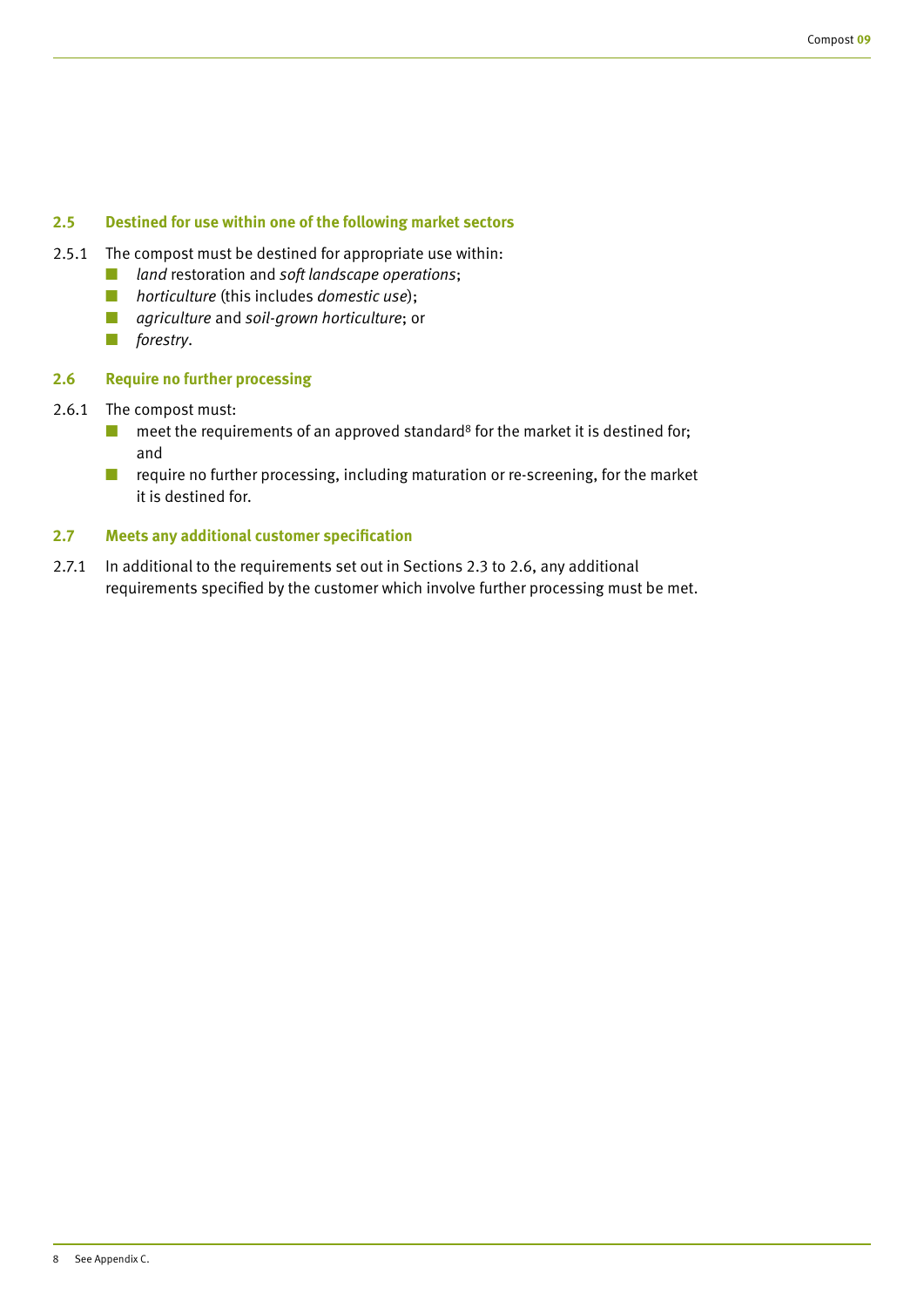# **3. Providing evidence of compliance with the Quality Protocol**

# **3.1 Certification**

- 3.1.1 Producers must demonstrate compliance with the requirements of this Quality Protocol and of the approved standard. Compliance must be demonstrated from an approved certification body operating according to scheme rules agreed with the Environment Agency and NIEA. The approved certification body must also obtain *accreditation* on an annual basis from the United Kingdom Accreditation Service (UKAS) to BS EN 45011: 1998 *General requirements for bodies operating certification systems* (or any subsequent amendments). The certification and accreditation process is illustrated in Appendix D.
- 3.1.2 As part of the certification process, the producer will be required to:
	- keep and retain specified records for a minimum of four years; and
	- make them available to the certification body for certification purposes. Details of the records to be kept are given in section 3.2.
- 3.1.3 Scheme rules will not be agreed by the Environment Agency and NIEA unless they make provision to ensure that:
	- the method of certification demonstrates that users have met both the requirements of the approved standard and those of the Quality Protocol;
	- compliance with both the standard and the Quality Protocol are certified annually by an independent certification body accredited by UKAS to BS EN 45011: 1998 (or any subsequent updates) to the relevant scopes;
	- certification verifies source documentation, evidence of site management procedures (including compliance with the *quality management system*) and laboratory test results;
	- the certification body or its authorised contractor carries out at least one site inspection per year to verify on site documentation; and
	- $\blacksquare$  the certification process is overseen by an impartial committee.

# **3.2 Records management**

- 3.2.1 To be able to demonstrate compliance with the Quality Protocol, producers must maintain copies of supply documentation provided to the customer for each sale or supply of Quality Compost in accordance with an approved standard and any approved certification scheme.9
- 3.2.2 The documentation must include:
	- $\Box$  date of supply;
	- customer's name, contact details and nature of business:
	- the name and contact details of the producer, including the address of the site of production;
	- quantity supplied by weight/volume;
	- $\blacksquare$  the designated application the material is destined for:
	- a statement that the processed Quality Compost was produced in compliance with this Quality Protocol;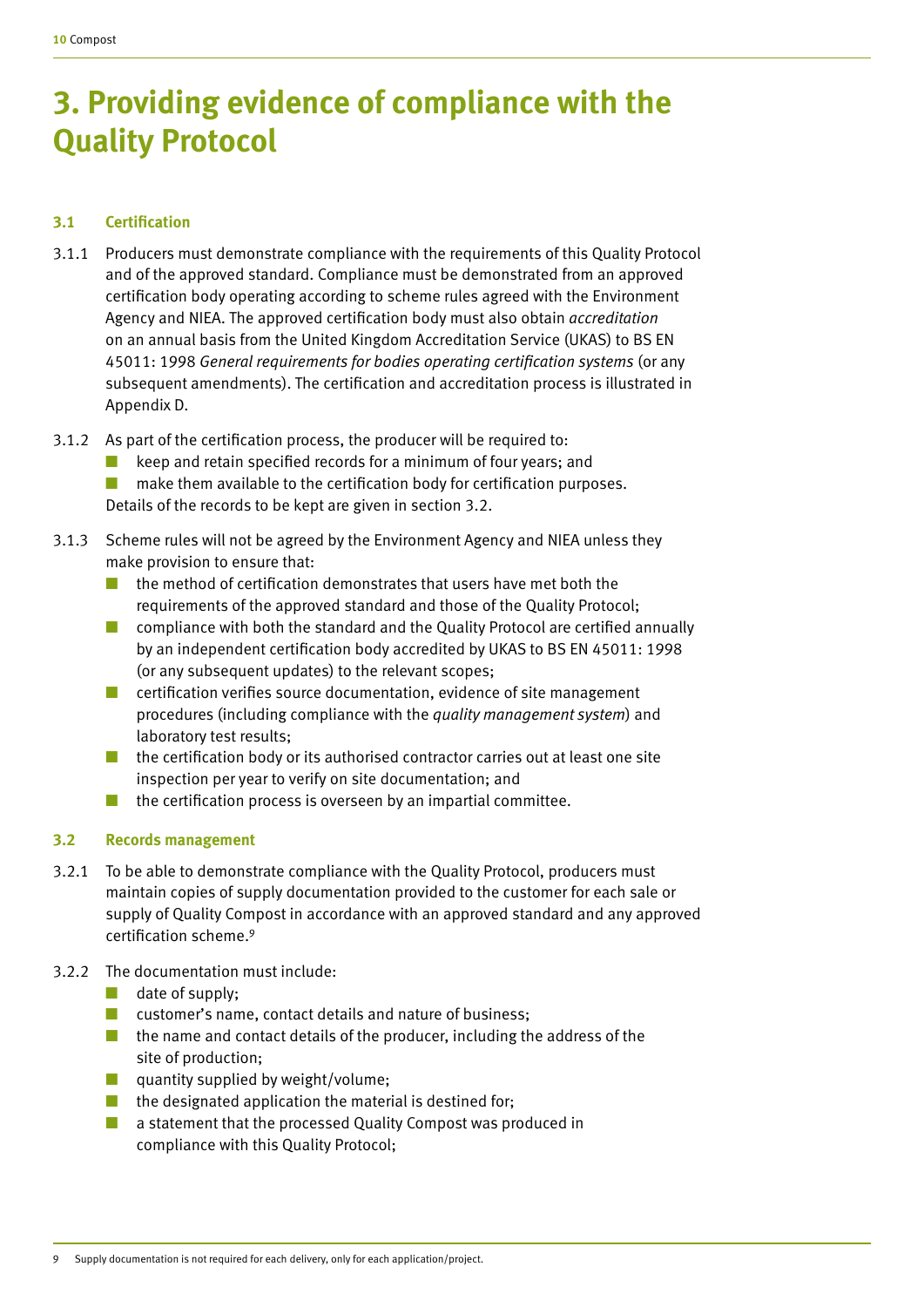- $\blacksquare$  a statement of the approved industry standard(s) it meets;
- a statement that it has been certified by an appropriate certification scheme; and
- confirmation that information on good practice relating to the storage, handling, application and use of quality compost (as set out in Appendix F) has been highlighted to the customer.
- 3.2.3 A supply document template that producers may choose to use or adapt is given in Appendix E.
- 3.2.4 Records must also be kept of incoming wastes. As a minimum, a record of each load delivered to site must be kept giving:
	- date:
	- *European Waste Catalogue* (EWC) code and description;
	- place of origin (where known);
	- quantity of weight/volume;
	- carrier;
	- supplier; and
	- whether the load was accepted.
- 3.2.5 Records of all testing carried out to demonstrate compliance with the approved standard must be made and retained.
- 3.2.6 For the purposes of this Quality Protocol the producer must make records available for inspection by the regulator, farm auditor or certification body (if requested).
- 3.2.7 These requirements are additional to any statutory record-keeping obligations. However, some records may be used to fulfil both a regulatory obligation and evidence of compliance with this Quality Protocol.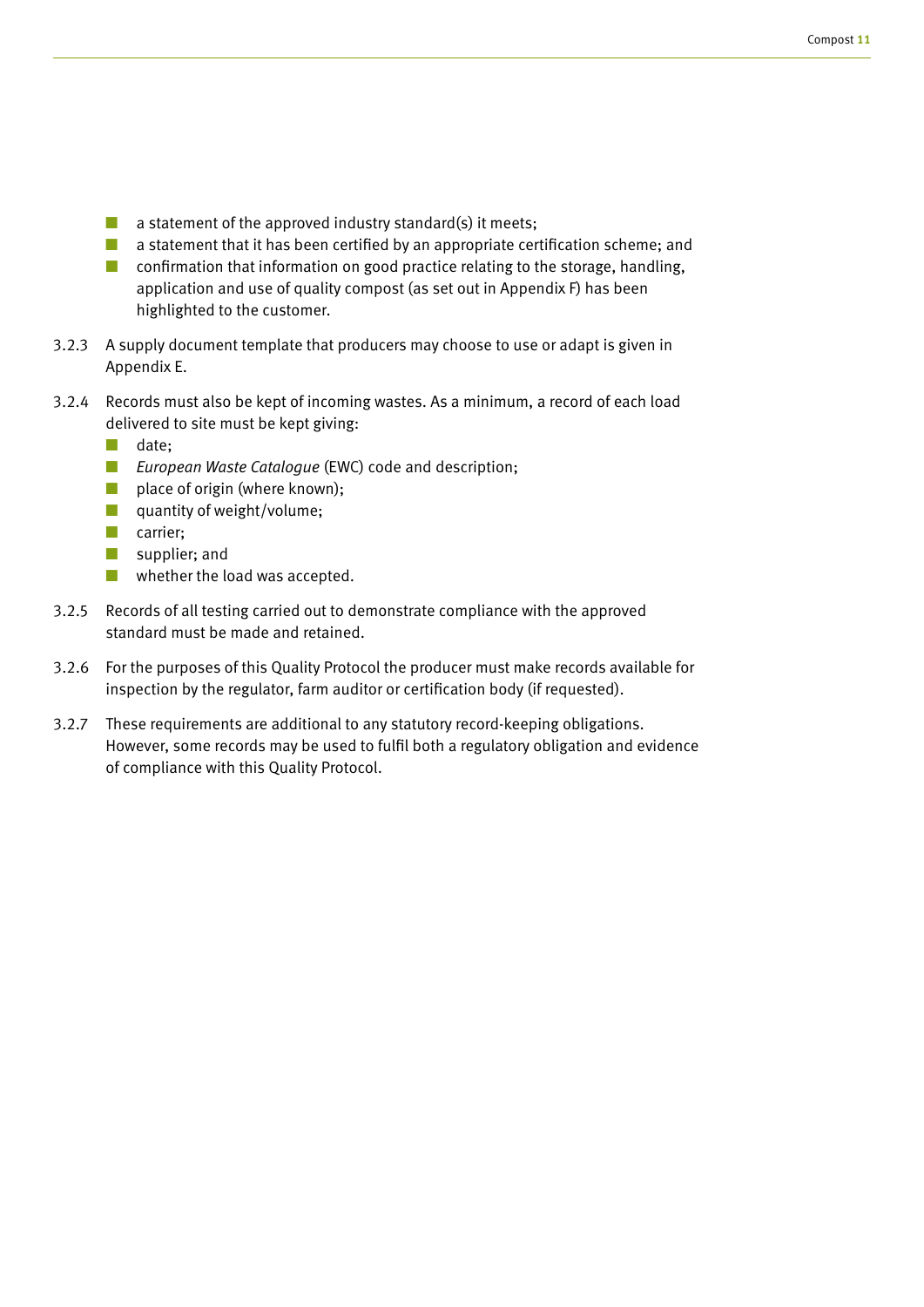# **4. Storage, application and use of quality compost from source-segregated biodegradable waste**

# **4.1 General**

- 4.1.1 As for all fertilisers, producers and users of quality compost should:
	- take full account of any environmental impact resulting from its use; and
	- ensure that its use does not compromise the future sustainable use of water resources and/or the integrity of designated conservation areas.

### **4.2 Storage of quality compost**

- 4.2.1 Quality compost produced in accordance with this Quality Protocol, which is regarded as having ceased to be waste, may need to be temporarily stored either on-site, in an off-site storage facility before delivery to the customer, or at the customer's premises. The materials will not be waste at that point so waste management controls will not apply.
- 4.2.2 Producers, distributors and users should follow good practice for the storage, handling, application and use of quality compost as an agricultural fertiliser and in soil-grown horticulture. Details of good practice are given in Appendix F.
- 4.2.3 If it appears that the material is being stored indefinitely with little prospect of use, the material will revert to being a waste and waste management controls will apply as specified in Section 1.4.

### **4.3 Application of compost**

4.3.1 Designated market sectors

This Quality Protocol only applies to compost that is destined for use in one of the following designated market sectors:

- land restoration and soft landscape operations;
- domestic or professional horticulture;
- agriculture and soil-grown horticulture; or
- forestry.
- 4.3.2 If good practice is followed, the Environment Agency and NIEA considers that quality compost will not pose a risk to human health or the environment in the quantities and frequencies at which it is likely to be applied in these sectors. Good practice means the measures set out in Appendix F.

### **4.4 Land restoration and soft landscape operations**

- 4.4.1 Examples of the ways in which quality compost may be used in these sectors are:
	- soil manufacture and/or blending operations (including manufacture of turf dressings and root zone media);
	- *land reclamation* and *land remediation*; and
	- soft landscape operations (including soil improvement, turf maintenance, turf establishment and as a *mulch*).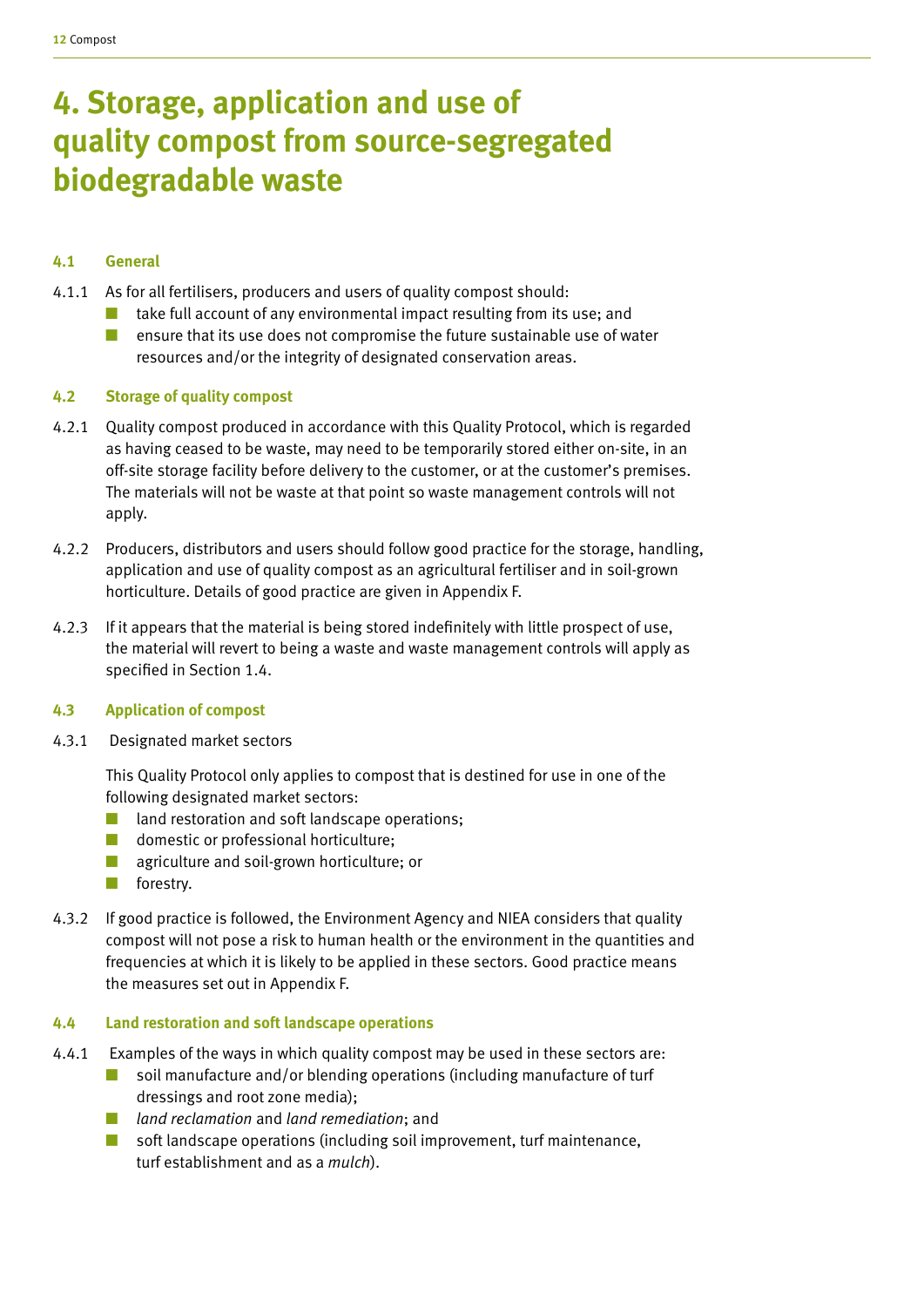### **4.5 Horticulture**

- 4.5.1 Examples of the way in which quality compost may be used in this sector are:
	- as a direct *soil improver/soil conditioner* for domestic use; and
	- $\blacksquare$  blending with other non-waste materials to produce a horticultural grade *growing medium* for domestic use and professional applications.

### **4.6 Agriculture and soil-grown horticulture**

- 4.6.1 Quality compost can be used in agriculture and soil-grown horticulture as a soil improver or mulch provided it is used in such a way that:
	- it does not pose a risk to the environment; and
	- its use does not compromise the future sustainable use of the soil to which it is applied.
- 4.6.2 The compost user must be able to demonstrate that they have taken full account of any environmental impact resulting from its use.
- 4.6.3 Details of good practice for the testing and storage, handling, application and use of quality compost as an agricultural fertiliser and in soil-grown horticulture are given in Appendix F.

### **4.7 Forestry**

- 4.7.1 Examples of the ways in which quality compost may be used in this sector are:
	- improvement of in-situ soil in the planting area prior to tree planting,
	- blending with in-situ soil for use as backfill for planting pits during preparation for tree planting, or
	- applying coarse particle compost as a surface mulch to suppress weeds during tree establishment.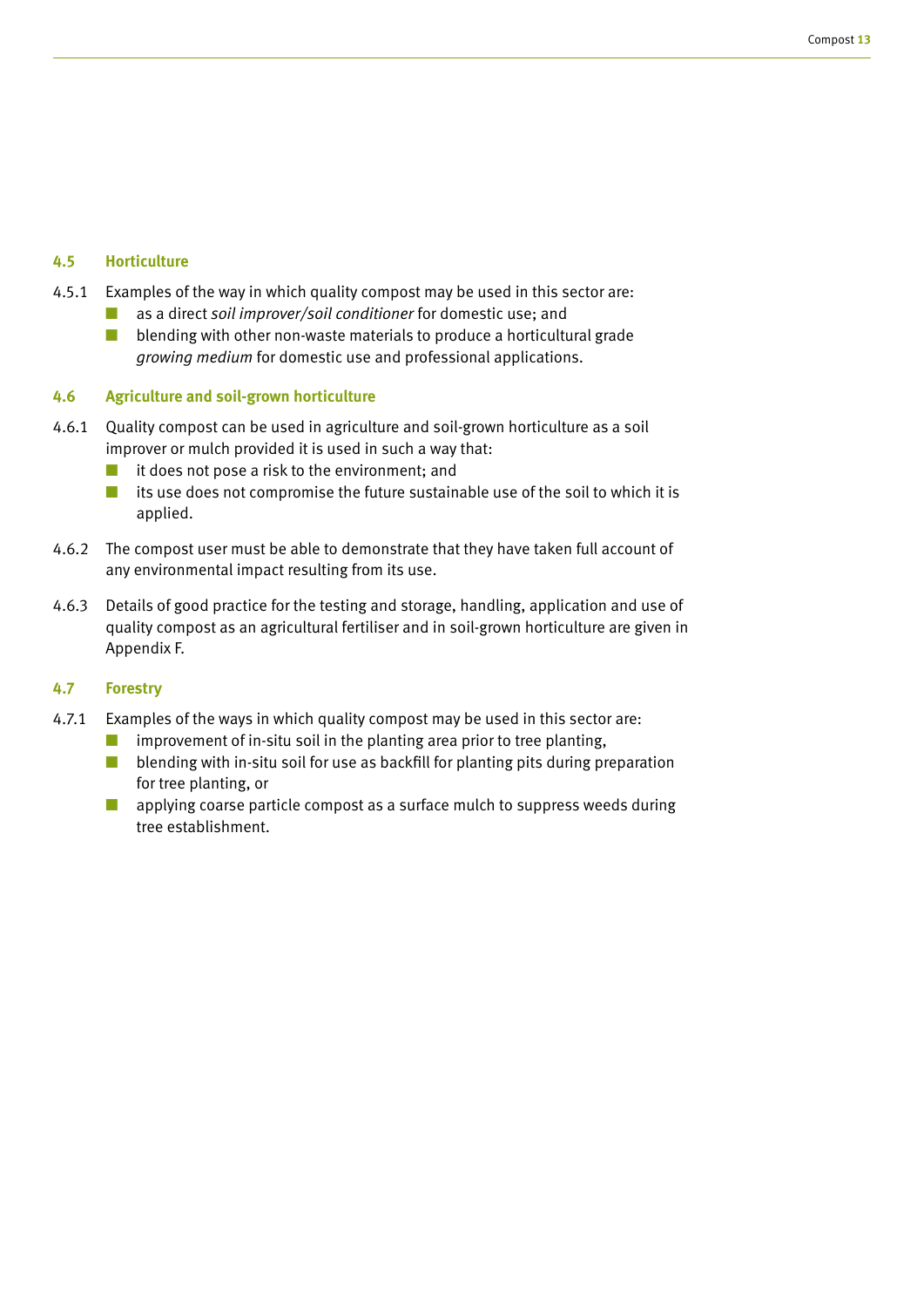# **Appendix A** Definitions

In this Quality Protocol, the words and phrases below have the following meanings.

**Accreditation:** Third-party verification related to a conformity assessment body conveying formal demonstration of its competence to carry out specific conformity assessment tasks.10

**Animal by-products:** Animal by-products are defined in Article 3 of Regulation (EC) 1069/2009 as 'entire bodies or parts of animals, products of animal origin or other products obtained from animals that are not intended for human consumption'. This includes catering waste (including used cooking oil when intended for composting), former foodstuffs, butcher and slaughterhouse waste, blood, feathers, wool, hides and skins, fallen stock, pet animals, zoo and circus animals, hunt trophies, manure, ova, embryos and semen not intended for breeding purposes.

**Animal Health and Veterinary Laboratories Agency (AHVLA):** The purpose of AHVLA is to:

- help safeguard animal health and welfare, and public health;
- protect the economy; and
- enhance food security through research, surveillance and inspection.

**Approved standard:** The standard listed in Appendix C that has been approved for inclusion in this Quality Protocol.

**Biodegradable waste:** Any waste such as food and garden waste, paper and paperboard that is capable of undergoing anaerobic or aerobic decomposition. This includes biowaste as defined in PAS100.

**Certification:** Third-party attestation related to products, processes, systems or persons.11 Note: In the context of this Quality Protocol, the scope of assessment by the independent certification body must cover compost product, the composting process, the producing organisation's *quality management system* and training of those persons who affect compost quality. Certification provides verification that the product meets the approved standard and the requirements of the Quality Protocol.

**Compost:** Solid particulate material that is the result of composting, that has been sanitised (see definition of *sanitisation*) and *stabilised* (see definition of *stabilisation*), and which confers beneficial effects when added to soil, is used as a component of a growing medium, or is used in another way in conjunction with plants.

**Compost Certification Assessment Code:** A unique certification number awarded to the producer annually by a certification body.

**Composting:** Process of controlled biological decomposition of biodegradable materials under managed conditions that are predominantly aerobic and which allow the development of thermophilic temperatures as a result of biologically produced heat.

**Defra:** Defra is the UK government department responsible for policy and regulation on the environment, food and rural affairs.

**Designated market sector(s):** The sector(s) listed in Section 4 in which this Quality Protocol enables quality compost to be used.

**Domestic use:** Compost used by members of the public in their own gardens, communal or shared gardens, and allotments.

<sup>10</sup> EN ISO/IEC 17000: 2004 Conformity assessment. Vocabulary and general principles.

<sup>11</sup> EN ISO/IEC 17000: 2004 Conformity assessment. Vocabulary and general principles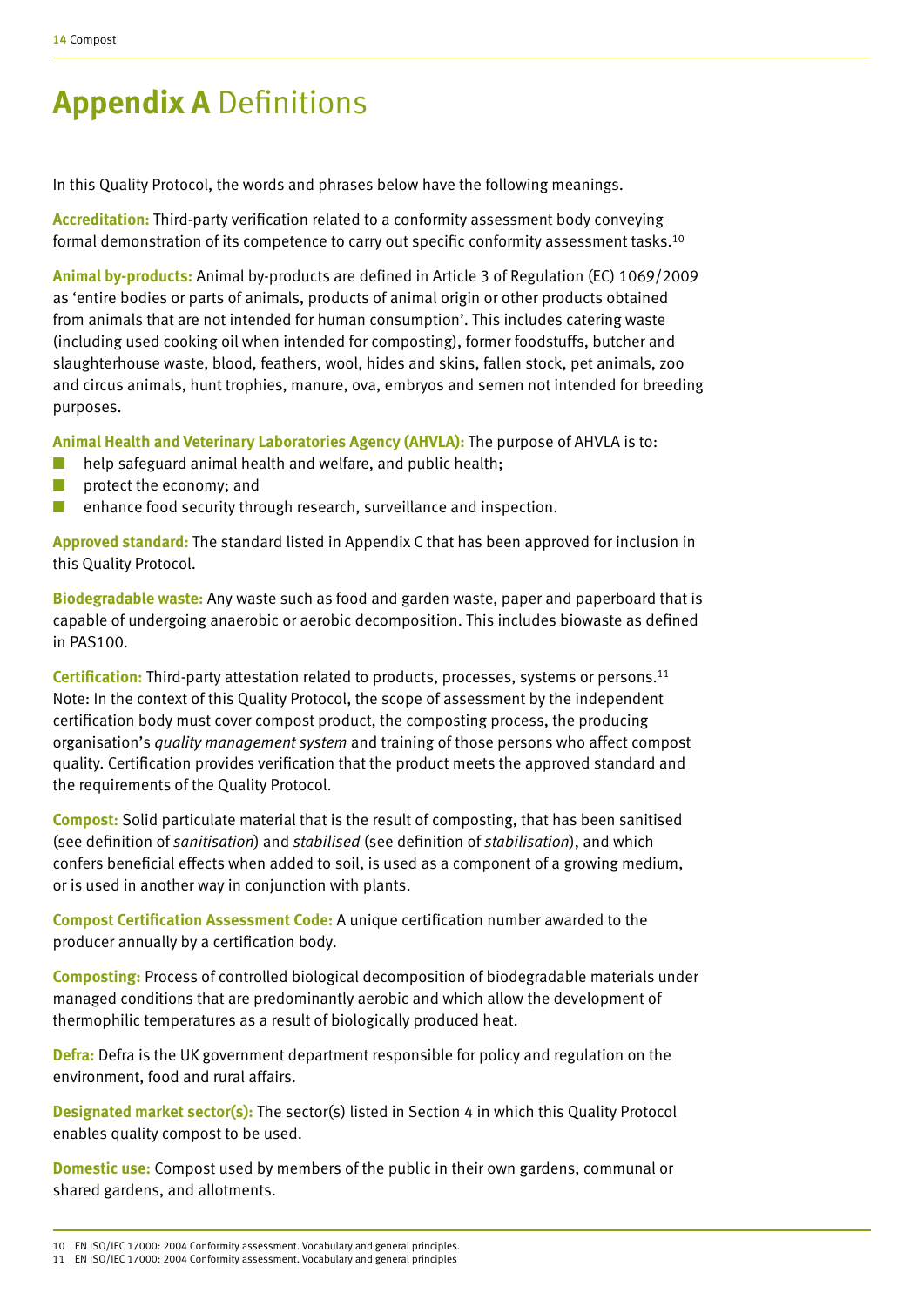**Environment Agency:** The Environment Agency is the leading public body for protecting and improving the environment in England and Wales. Its job is to make sure that air, land and water are looked after by everyone in today's society, so that tomorrow's generations inherit a cleaner, healthier world.

**Environmental permit:** Environmental permit issued or exemption registered under the Environmental Permitting (England and Wales) Regulations 2010 No. 675 or, in Northern Ireland, a waste management licence or exemption under the Waste Management Licensing Regulations (Northern Ireland) (as amended) 2003 SR493 or a Pollution Prevention and Control permit under the Pollution Prevention and Control Regulations (Northern Ireland) 2003 SR46.

**European Economic Area (EEA):** The EEA States consist of the members of the EU (Austria, Belgium, Bulgaria, Cyprus, the Czech Republic, Denmark, Estonia, Finland, France, Germany, Greece, Hungary, Ireland, Italy, Latvia, Lithuania, Luxembourg, Malta, the Netherlands, Poland, Portugal, Romania, Slovakia, Slovenia, Spain, Sweden and the UK) together with Iceland, Liechtenstein and Norway. The Crown Dependencies of Jersey, Guernsey and the Isle of Man are not part of the UK or EU and businesses registered there are subject to different licensing legislation.

**European Waste Catalogue (EWC):** The European Waste Catalogue (EWC 2002 and amendments) is a comprehensive list of waste codes and descriptions based on waste source and type.

**Growing medium:** Material, other than soils *in situ*, in which plants are grown.12

**Hazard Analysis and Critical Control Point (HACCP):** A system which identifies, evaluates and controls hazards that are significant for safety.

**Horticulture:** The growing of crops in a growing medium. This includes vegetables for human consumption, fruit, flowers and bulbs, hardy and other nursery stock, protected crops and herbs. Note: For the purposes of this Quality Protocol, horticulture is split into two parts – the use of growing medium and soil-grown horticulture.

**Input material:** Source-segregated biodegradable material intended for feeding or that is fed into a composting process.

**Land manager:** Natural or legal person (or a group of natural or legal persons, of whatever legal status is granted to the group and its members by national law) whose holding is situated within the EU and who exercises a land management activity.

**Land reclamation:** The recovery of land from a brownfield or underutilised state to make it suitable for reuse achieved through the stabilisation, contouring, maintenance, conditioning, reconstruction and re-vegetation of the land.

**Land remediation:** The process of making a site fit-for-purpose through the destruction, removal or containment of contaminants. Environmental damage is reversed or treated through the management, removal, sealing or treatment of dangerous substances or stabilisation in order to render the site safe for a specific use, but not necessarily for all possible uses.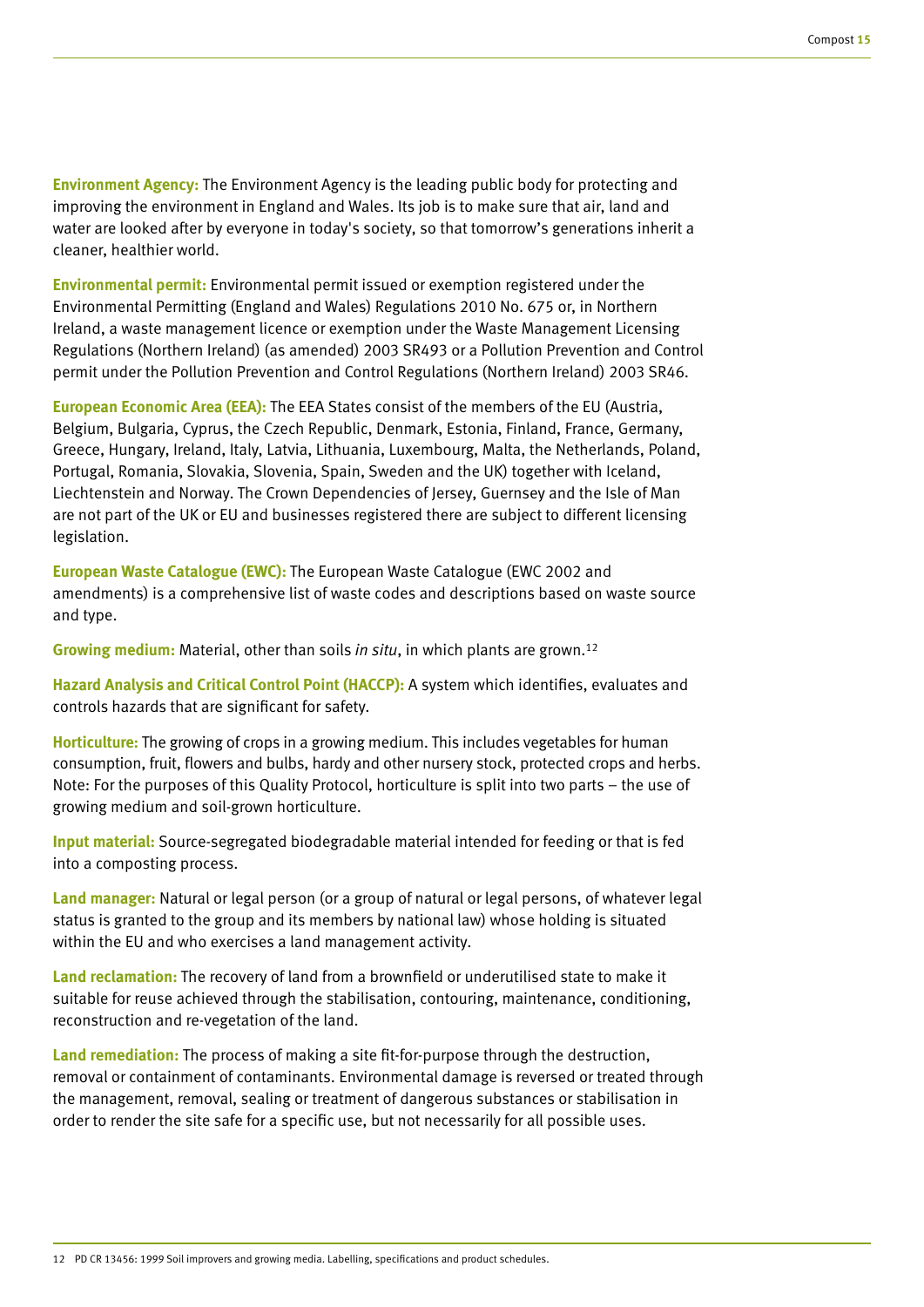**Land restoration:** The process of making a site fit-for-purpose through, among the activities carried out, amelioration of the site's soil or soil-forming materials.

Note: In the context of this Quality Protocol, this definition includes land reclamation and land remediation.

**List of Wastes (LoW):** The List of Wastes contains the 'waste codes', that is, the six-digit EWC codes for different types of waste in accordance with the List of Wastes (England) Regulations 2005 or List of Wastes (Wales) Regulations 2005 (as appropriate). For hazardous waste, the code includes an asterisk.

**Maturation:** Period of lower rate biodegradation than in the preceding steps of composting (sanitisation and stabilisation). This step occurs after the actively managed period, either before or after any compost screening.

**MCERTS:** MCERTS is the monitoring certification scheme established by the Environment Agency to deliver high quality environmental measurements. The scheme includes a performance standard for laboratories undertaking chemical testing of soil.

**Mulch:** Material spread and allowed to remain on the soil surface to conserve soil moisture, suppress weeds and shield soil particles from the erosive forces of raindrops and runoff.<sup>13</sup>

**Northern Ireland Environment Agency (NIEA):** The Northern Ireland Environment Agency is the leading public body in Northern Ireland responsible for protecting, conserving and promoting the natural environment and built heritage in Northern Ireland.

**Potentially Toxic Element (PTE):** Chemical element that has potential to have toxic effects on humans, flora or fauna, or can do so in combination with other chemical elements.

**Producers:** The operator(s) undertaking compost processing.

**Quality compost:** Material which is produced in compliance with this Quality Protocol and which is normally regarded as having ceased to be waste.

**Quality management system (QMS):** A system that demonstrates effective control of all operations and the associated quality management activities necessary to achieve compost that is fit for its intended purposes. Where specific controls are applied, they must be monitored and recorded, and their efficacy evaluated both during and after process validation. Corrective actions must be defined.

**Quality Protocol:** A Quality Protocol sets out criteria for the production of a product from a specific waste type. Compliance with these criteria is considered sufficient to ensure that the recovered product can be regarded as having ceased to be waste and therefore no longer subject to waste management controls. In addition, the Quality Protocol indicates how compliance may be demonstrated and points to good practice for the use of the recovered product.

**Re-screening:** The process whereby compost is required to be screened for a second time to ensure it meets the grade and customer specifications.

**Sanitisation:** A biological process that together with the conditions in the composting mass give rise to compost that is sanitary.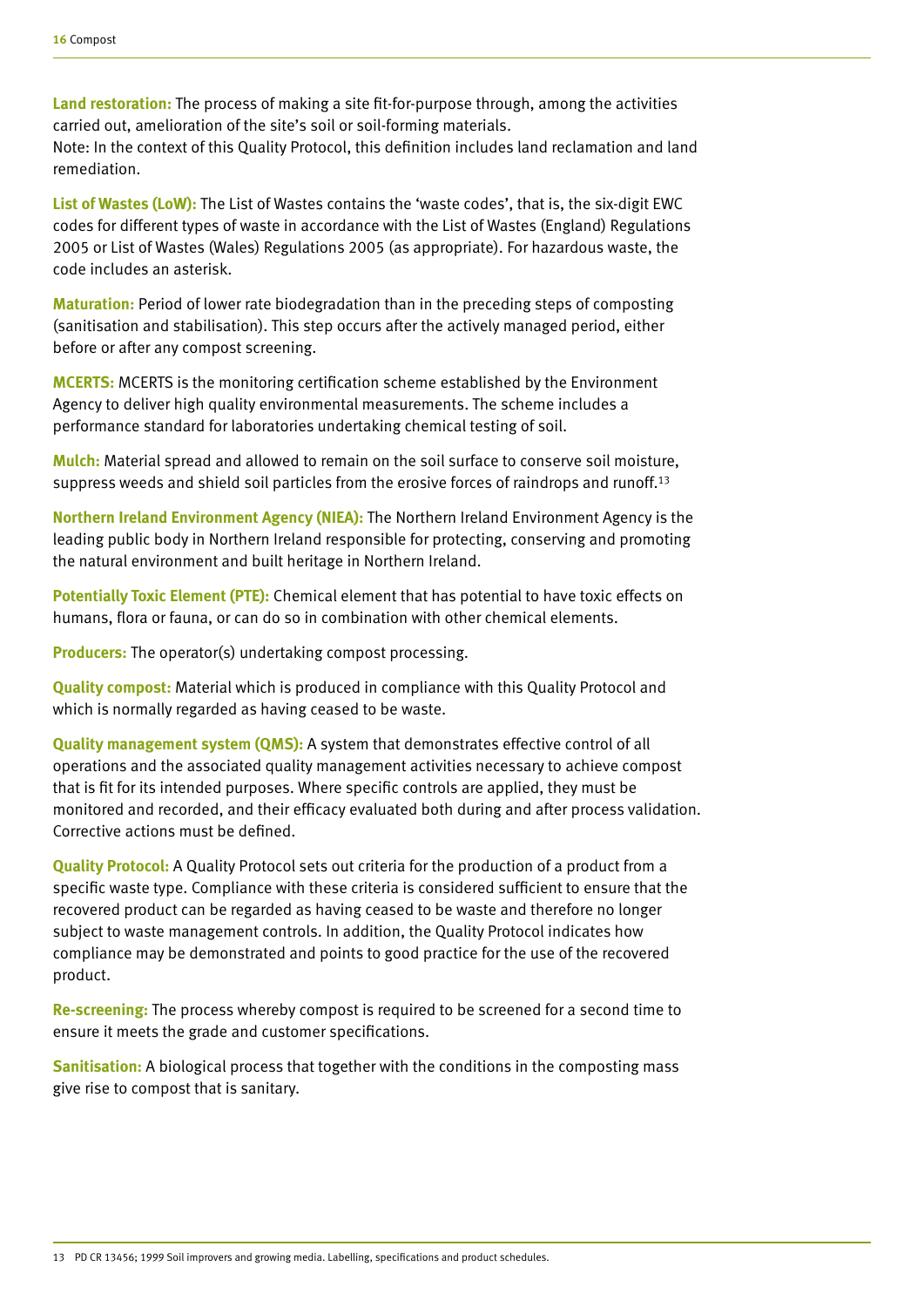**Soft landscape operations:** These include:

- $\blacksquare$  the preparation and cultivation of soils or other growing media;
- the manufacture of soils, turf dressings and root zone media;
- planting and aftercare in respect of plants, seed and turf.

Subject to the suitability of the product for site conditions and future use, compost may be used to improve soil structure, or as a mulch or top-dressing, in commercial and amenity landscape operations.

**Soil-grown horticulture:** The commercial production of horticultural crops in soil, in a field, or under protective cover.

**Soil improver/soil conditioner:** Material added to soil *in situ* primarily to maintain or improve its physical properties, and which can improve its chemical and/or biological properties or activity.14

**Source-segregated:** Materials or biodegradable wastes of the types and sources sought that are stored, collected and not subsequently combined with any other non-biodegradable wastes, or any potentially polluting or toxic materials or products, during treatment or storage.

**Stabilisation:** Biological processes that together with conditions in the composting mass give rise to compost that is nominally *stable*.

**Stable, stabilised:** Degree of processing and biodegradation at which the rate of biological activity has slowed to an acceptably low and consistent level and will not significantly increase under favourable, altered conditions.

**Supply documentation:** Records of who the quality compost is supplied to, including the documentation provided to the customer for each sale or supply of Quality Compost. It details the standard to which the product complies and states that the product was produced in conformance with this Quality Protocol.

**Technical Standards and Regulations Directive 98/34/EC:** Seeks to ensure the transparency of technical regulations and is intended to help avoid the creation of new technical barriers to trade within the European Community.

**User(s):** User means farmers, growers, application contractors and all those organisations or individuals responsible for the end use of quality compost.

**Waste management controls:** Controls under legislation that govern the treatment, handling, containment, transportation and storage of waste.

**Welsh Government:** The Welsh Government is the devolved Government for Wales. This means that Wales has its own government to make policy and laws for the people of Wales. The Welsh Government is responsible for most of the day-to-day issues, including education, health, local government, transport, planning, economic development, social care, culture, environment, agriculture and rural affairs. The role of the Welsh Government is to:

- make decisions on matters regarding these areas, for Wales as a whole;
- develop policies and implement them; and
- propose Welsh laws (Assembly Measures and in the future Assembly Bills).

**WRAP (Waste and Resources Action Programme):** WRAP's vision is a world without waste, where resources are used sustainably. It works with businesses and individuals to help them reap the benefits of reducing waste, develop sustainable products and use resources in an efficient way.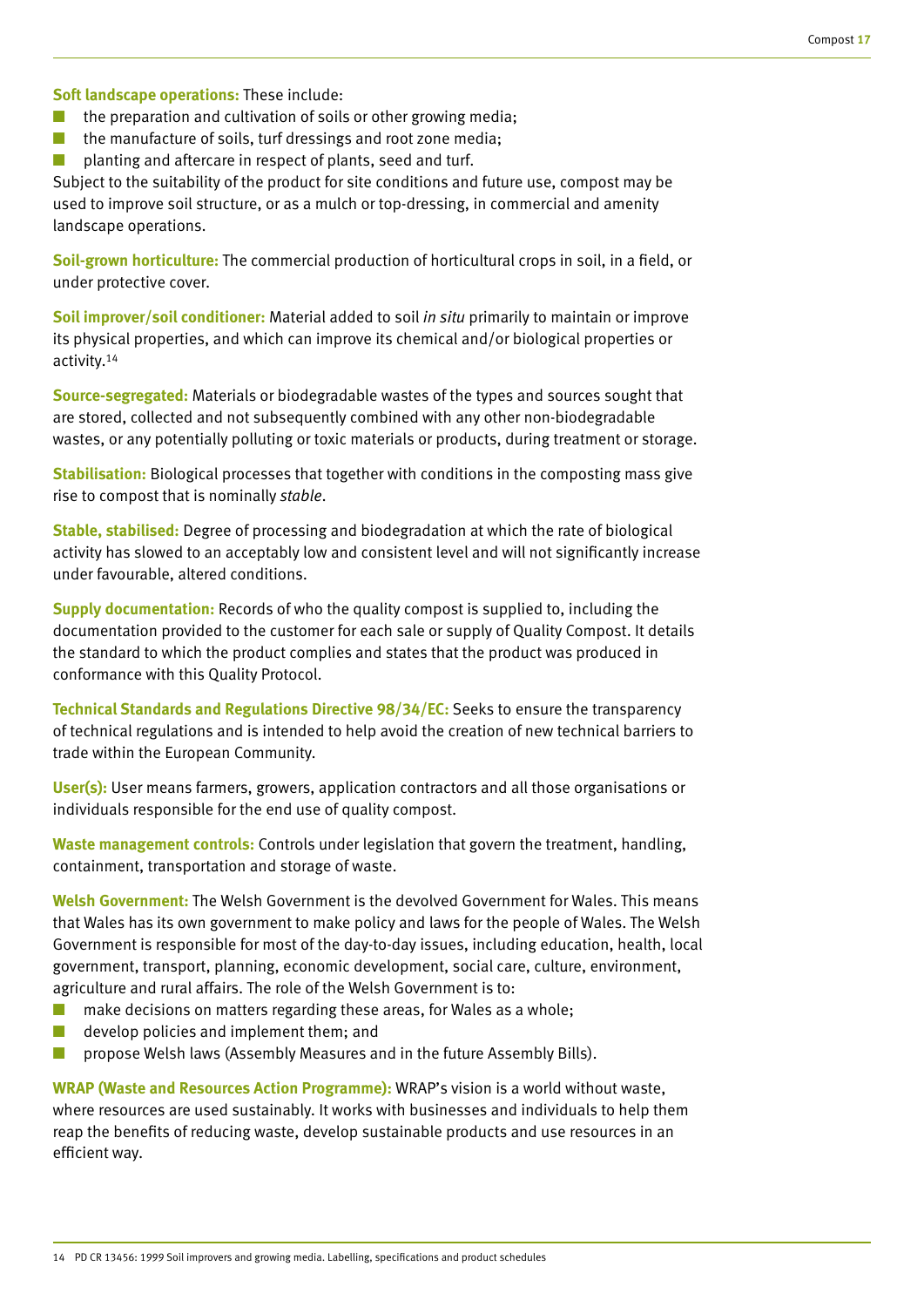# **Appendix B** Biodegradable waste types acceptable for the production of quality compost

- B1 Table B1 lists all the input materials together with their *List of Wastes* 'waste code' or EWC code – considered to be biodegradable wastes and acceptable for the production of quality compost.
- B2 To be accepted under this Quality Protocol, input materials are required to:
	- be biodegradable materials that have been separately collected from nonbiodegradables and which have not been mixed, combined or contaminated with other potentially polluting wastes, products or materials; and
	- be described by a 6 digit waste code in Table B1, meeting any additional requirements specified.
- B3 'Compostable' packaging and plastic wastes discarded 'compostable' packaging and plastic products made of biodegradable material are permitted only if the product is independently certified as conforming to all composting-relevant parts of a standard accepted by the Environment Agency or Northern Ireland Environment Agency. Standards accepted at the time of publishing this Compost Quality Protocol are BS EN 13432, BS EN 14995, ASTM D6400 and AIB-Vinçotte International S.A.'s 'Program OK 2' criteria for 'home compostable' packaging and plastics.
- B4 Animal by-products some inputs listed in Appendix B are animal by-products. The handling and treatment of animal by-products in the compost process is subject to both environmental permitting controls and animal by-products controls.15 Not all animal by-products can be used as a feedstock for compost plants. Compost plants can treat category 3 animal by-products and category 2 animal by-products provided they have been pressure rendered. Some category 2 materials such as manure, digestive contract, milk and milk products, eggs and egg products can be used as feedstock for compost plants without prior treatment unless there is a risk of spreading any serious transmissible disease.16
- B5 The waste must not contain Japanese knotweed.<sup>17</sup>
- B6 Input materials must be compliant. If producers have any doubt about whether an input material is compliant, they should discuss the issue with the certification body.

17 Refer to guidance, Managing Invasive Non-Native Plants, available at http://publications.environment-agency.gov.uk/PDF/GEHO0410BSBR-E-E.pdf

<sup>15</sup> Animal by-products are subject to the requirements and controls in Regulation (EC) 1069/2009 and its corresponding implementing Regulation (EC) 142/2011 (as amended). These are enforced through The Animal By-Products (Enforcement) (England) Regulations 2011, The Animal By-Products (Enforcement) (No2) (Wales) Regulations 2011 and The Animal By-Products Regulations (Northern Ireland) 2011.

<sup>16</sup> Further information on the controls relating to animal by-products can be found on Defra's website and Animal Health and Veterinary Laboratories Agency's (AHVLA) website.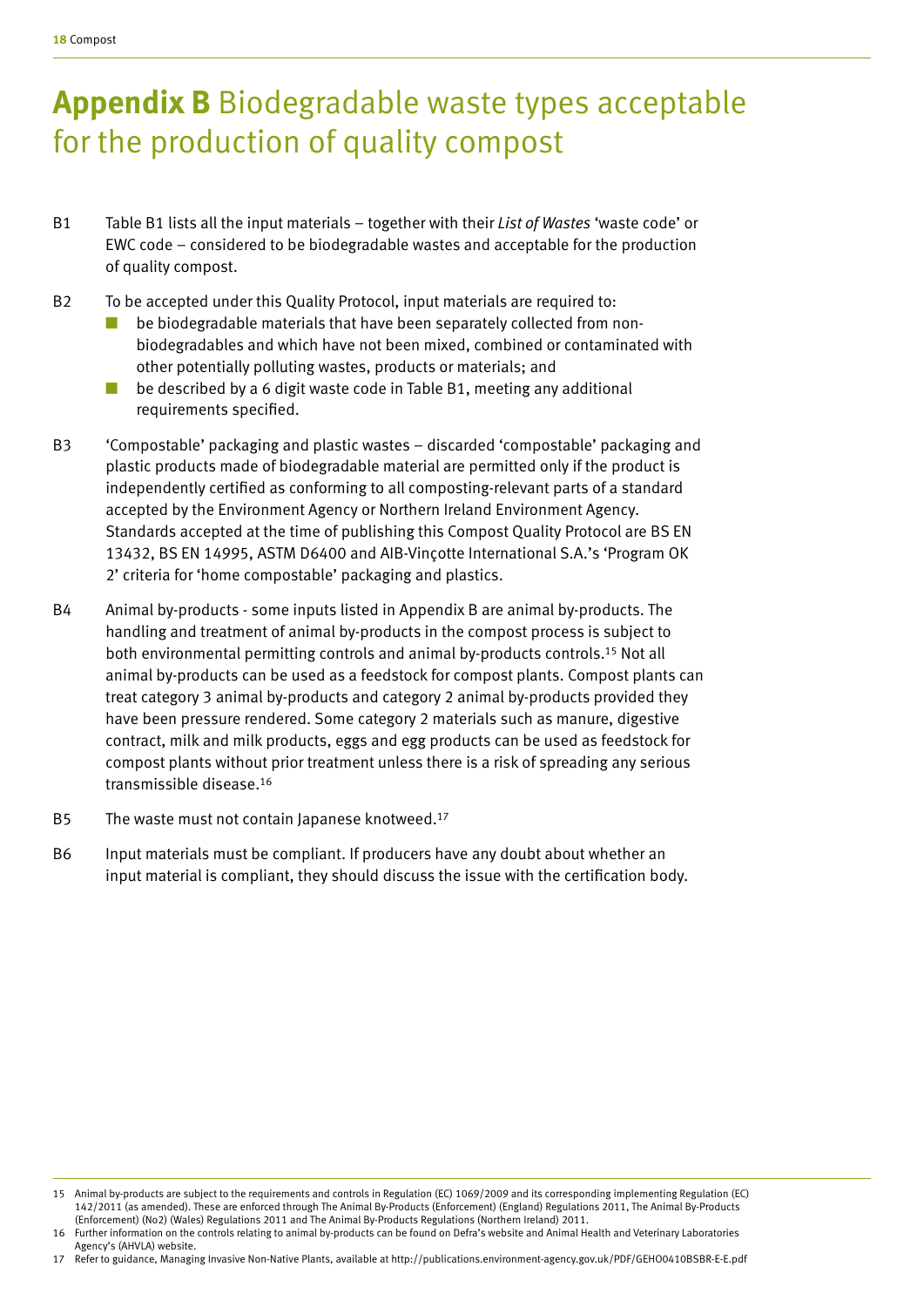### **Table B1: Permitted input materials**

**1. Wastes from agriculture, horticulture, aquaculture, forestry, hunting and fishing, food preparation and processing** 

| <b>Type</b>                                                                                                                                                                                                                                                                                              | EWC code 18 |
|----------------------------------------------------------------------------------------------------------------------------------------------------------------------------------------------------------------------------------------------------------------------------------------------------------|-------------|
| Sludges from washing and cleaning                                                                                                                                                                                                                                                                        | 02 01 01    |
| Food preparation and processing waste, food washing waste only.                                                                                                                                                                                                                                          |             |
| <b>Animal tissue waste</b>                                                                                                                                                                                                                                                                               | 02 01 02    |
| <b>Plant tissue waste</b>                                                                                                                                                                                                                                                                                | 02 01 03    |
| Includes straw, other crop residues, riverine vegetation and spent growing media based on plant<br>tissues such as compost derived from source-segregated biodegradable waste, peat and bark.<br>See B <sub>5</sub> .                                                                                    |             |
| Animal faeces, urine and manure                                                                                                                                                                                                                                                                          | 02 01 06    |
| Slurry and used animal bedding of the following types are allowed: straw; shredded<br>paper; paper pulp; sawdust; wood shavings; and chipped wood. Not allowed if treated,<br>for example, contains veneers, other coatings or preserving substances. Farmed animals<br>(livestock) are the main source. |             |
| <b>Wastes from forestry</b>                                                                                                                                                                                                                                                                              | 02 01 07    |
| Green waste and plant tissue only.                                                                                                                                                                                                                                                                       |             |

# **2. Wastes from the preparation and processing of meat, fish and other foods of animal origin**

| <b>Type</b>                                                                                   | <b>EWC code</b> |
|-----------------------------------------------------------------------------------------------|-----------------|
| Sludges from washing and cleaning                                                             | 02 02 01        |
| Process water and food washing waste only.                                                    |                 |
| <b>Animal tissue waste</b>                                                                    | 02 02 02        |
| May include animal blood and animal gut contents.                                             |                 |
| Material unsuitable for consumption or processing                                             | 02 02 03        |
| May include gut contents, shells and shellfish wastes.                                        |                 |
| <b>Wastes not otherwise specified</b>                                                         | 02 02 99        |
| Allowed only if animal manure, slurry or bedding of the types referred to in section 1 above. |                 |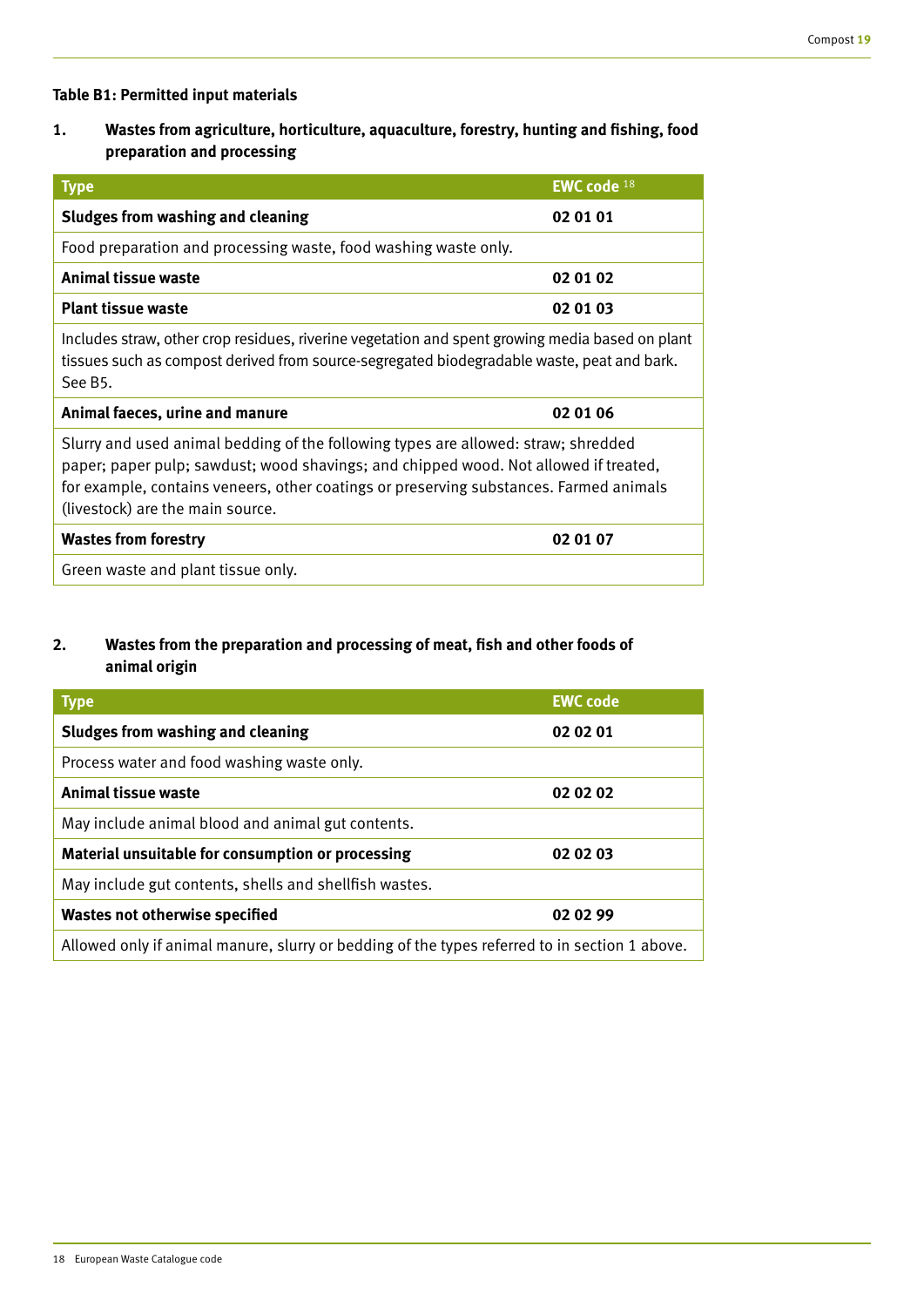# **3. Wastes from fruit, vegetables, cereals, edible oils, cocoa, coffee, tea and tobacco preparation and processing, conserve production, yeast and yeast extract production, molasses preparation and fermentation**

| <b>Type</b>                                                                   | <b>EWC code</b> |
|-------------------------------------------------------------------------------|-----------------|
| Sludges from washing, cleaning, peeling, centrifuging and separation 02 03 01 |                 |
| Sludges from food processing only.                                            |                 |
| Materials unsuitable for consumption or processing                            | 02 03 04        |
| Allowed only if no chemical additives or toxin residues present.              |                 |

### **4. Wastes from the dairy products industry**

| Type                                               | <b>EWC code</b> |
|----------------------------------------------------|-----------------|
| Materials unsuitable for consumption or processing | 02 05 01        |
| Includes raw milk.                                 |                 |

### **5. Wastes from the baking and confectionery industry**

| <b>Type</b>                                        | L EWC code <b>!</b> |
|----------------------------------------------------|---------------------|
| Materials unsuitable for consumption or processing | 02 06 01            |

# **6. Wastes from the production of alcoholic and non-alcoholic beverages (except coffee, tea and cocoa)**

| <b>Type</b>                                                                | <b>EWC code</b> |
|----------------------------------------------------------------------------|-----------------|
| Wastes from washing, cleaning and mechanical reduction<br>of raw materials | 02 07 01        |
| <b>Wastes from spirits distillation</b>                                    | 02 07 02        |
| Materials unsuitable for consumption or processing                         | 02 07 04        |
| <b>Wastes not otherwise specified</b>                                      | 02 07 99        |

Only:

- Malt husks, malt sprouts, malt dust
- Hops
- Spent grains
- Sludge from the production process
- Yeast and yeast-like residues

Waste types in this section allowed if biodegradable material only. Any chemical additives or contaminants present must comply with EU Regulations, for example, Commission Regulation (EC) No 1881/2006 of 19 December 2006 setting maximum levels for certain contaminants in foodstuffs.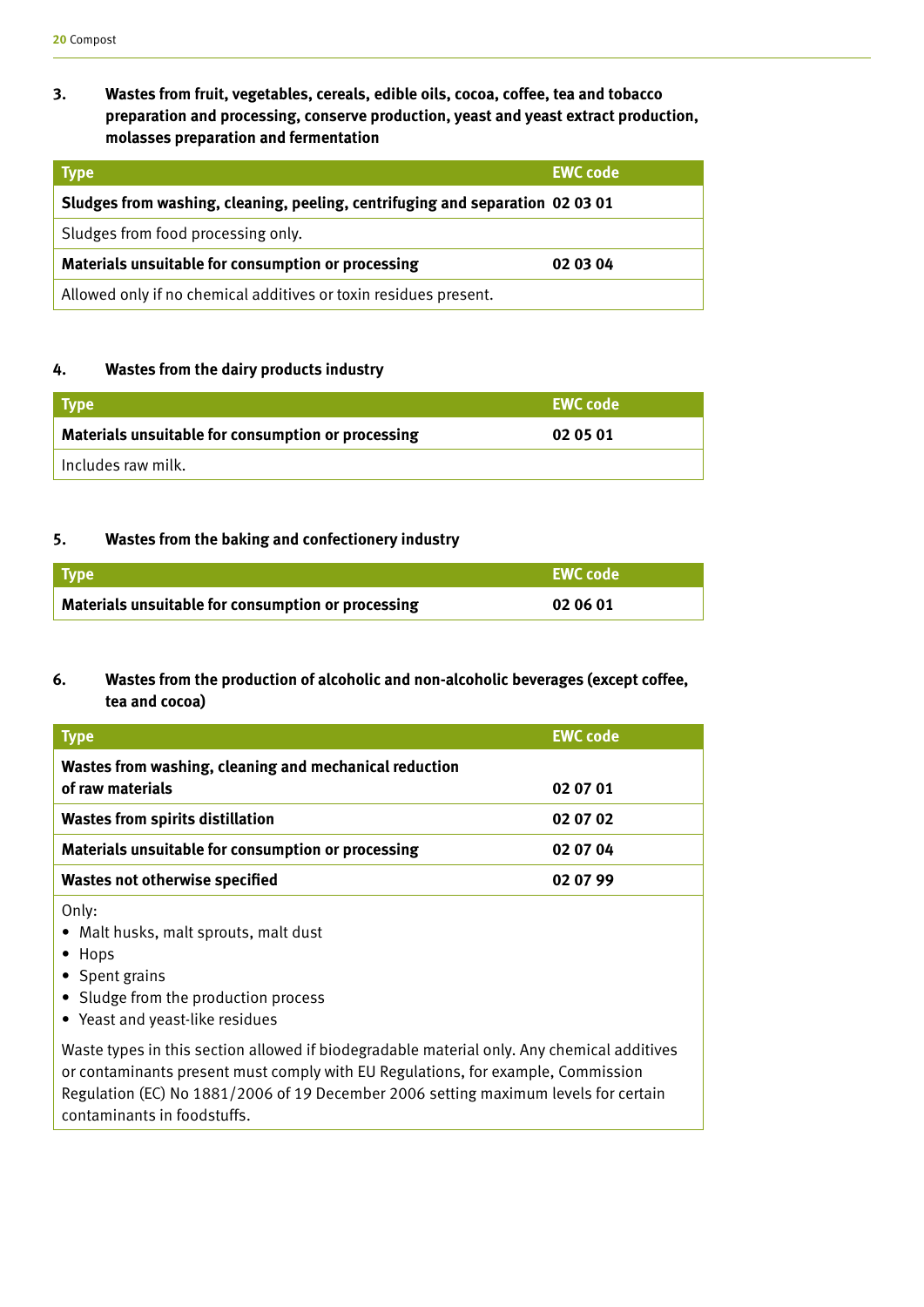# **7. Wastes from wood processing and the production of panels and furniture, pulp, paper and cardboard**

| <b>Type</b>                                                                                                                                                                                                               | <b>EWC code</b> |
|---------------------------------------------------------------------------------------------------------------------------------------------------------------------------------------------------------------------------|-----------------|
| <b>Waste bark and cork</b>                                                                                                                                                                                                | 03 01 01        |
| Sawdust, shavings, cuttings, wood or particle board other<br>than those wastes in EWC 03 01 04                                                                                                                            | 03 01 05        |
| Not allowed if contains veneers, other coatings or preserving substances. EWC code 03 01<br>04 is 'sawdust, shavings, cuttings, wood, particle board and veneer containing dangerous<br>substances'. Untreated wood only. |                 |

# **8. Wastes from pulp, paper, and cardboard production and processing**

| <b>Type</b>                                                                                   | <b>EWC code</b> |
|-----------------------------------------------------------------------------------------------|-----------------|
| Waste bark and wood                                                                           | 03 03 01        |
| Fibre rejects, fibre-, filler- and coating-sludges from<br>mechanical separation              | 03 03 10        |
| Only allowed if not mixed with, or does not contain, de-inking sludge.                        |                 |
| Sludges from on-site effluent treatment other than those<br>mentioned in 03 03 10<br>03 03 11 |                 |
| Only allowed if not mixed with, or does not contain, de-inking sludge.                        |                 |

# **9. Wastes from the leather and fur industry**

| Type                                                                                                                                                                                                                                           | <b>EWC code</b> |
|------------------------------------------------------------------------------------------------------------------------------------------------------------------------------------------------------------------------------------------------|-----------------|
| <b>Fleshings and lime split wastes</b>                                                                                                                                                                                                         | 04 01 01        |
| Fleshings may also be described as leather shavings. Allowed only if hides and skins, or<br>parts of them, originating from animals that did not show clinical signs of any disease<br>communicable through that product to humans or animals. |                 |

# **10. Wastes from the textile industry**

| <b>Type</b>                                                         | <b>EWC code</b> |
|---------------------------------------------------------------------|-----------------|
| Organic matter from natural products (for example grease, wax)      | 04 02 10        |
| Waste types in this section allowed if biodegradable material only. |                 |
| <b>Wastes from unprocessed textile fibres</b>                       | 04 02 21        |
| Waste types in this section allowed if biodegradable material only. |                 |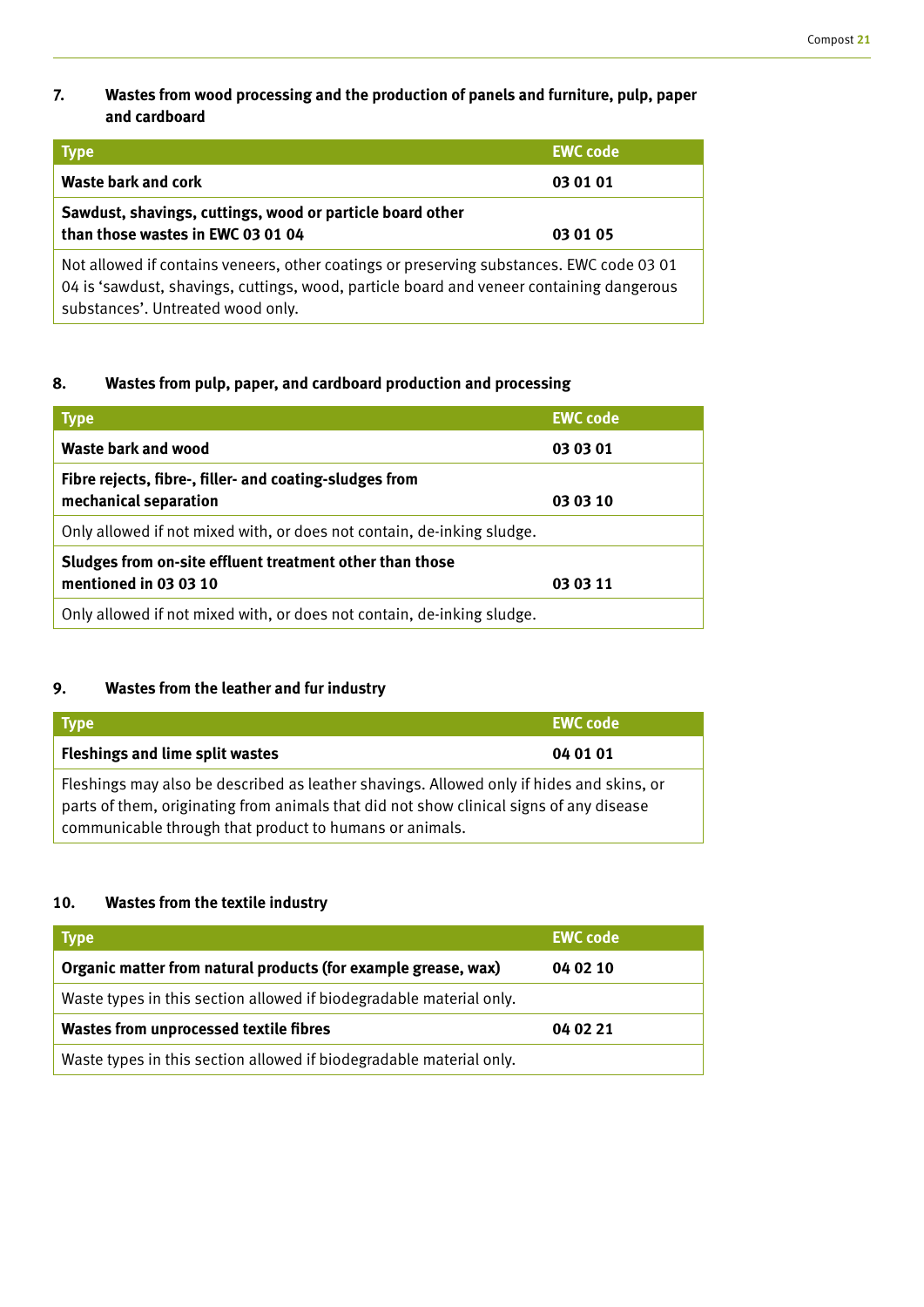# **11. Wastes from the manufacture, formulation, supply and use of plastics, synthetic rubber and man-made fibres**

| <b>Type</b>                                                  | <b>EWC code</b> |
|--------------------------------------------------------------|-----------------|
| Waste plastic                                                | 07 02 13        |
| Unused and uncontaminated excess production only.<br>See B3. |                 |

# **11. Waste packaging; absorbents, filter materials wiping cloths and protective clothing**

| <b>Type</b>                                                                                              | <b>EWC</b> code |
|----------------------------------------------------------------------------------------------------------|-----------------|
| Paper and cardboard packaging                                                                            | 15 01 01        |
| Not allowed if any non-biodegradable coating or preserving substance present.                            |                 |
| <b>Plastic packaging</b>                                                                                 | 15 01 02        |
| See B <sub>3</sub> .                                                                                     |                 |
| <b>Wooden packaging</b>                                                                                  | 15 01 03        |
| Not allowed if any non-biodegradable coating or preserving substance is present. Untreated<br>wood only. |                 |
| <b>Composite packaging</b>                                                                               | 15 01 05        |
| Allowed only if all components comply with requirements of the chosen standard.<br>See B <sub>3</sub> .  |                 |
| <b>Textile packaging</b>                                                                                 | 15 01 09        |
| Allowed only if entirely natural fibres.                                                                 |                 |

# **13. Wastes not otherwise specified in the list**

| Type                                                                                        | <b>EWC</b> code |
|---------------------------------------------------------------------------------------------|-----------------|
| Aqueous liquid wastes other than those mentioned in 16 10 01                                | 16 10 02        |
| Allowed only if digestate or liquor from an aerobic digestion process that accepts only the |                 |
| waste input types allowed by this Quality Protocol.                                         |                 |

### **12. Wood from construction and demolition wastes**

| <b>Type</b>                                                                                                                                                                 | <b>EWC code</b> |
|-----------------------------------------------------------------------------------------------------------------------------------------------------------------------------|-----------------|
| Wood                                                                                                                                                                        | 17 02 01        |
| Not allowed if treated, for example contains veneers, other coatings or preserving<br>substances.                                                                           |                 |
| Waste types in this section allowed if biodegradable material only, with no chemical<br>additives or preservative, and no persistent organics present. Untreated wood only. |                 |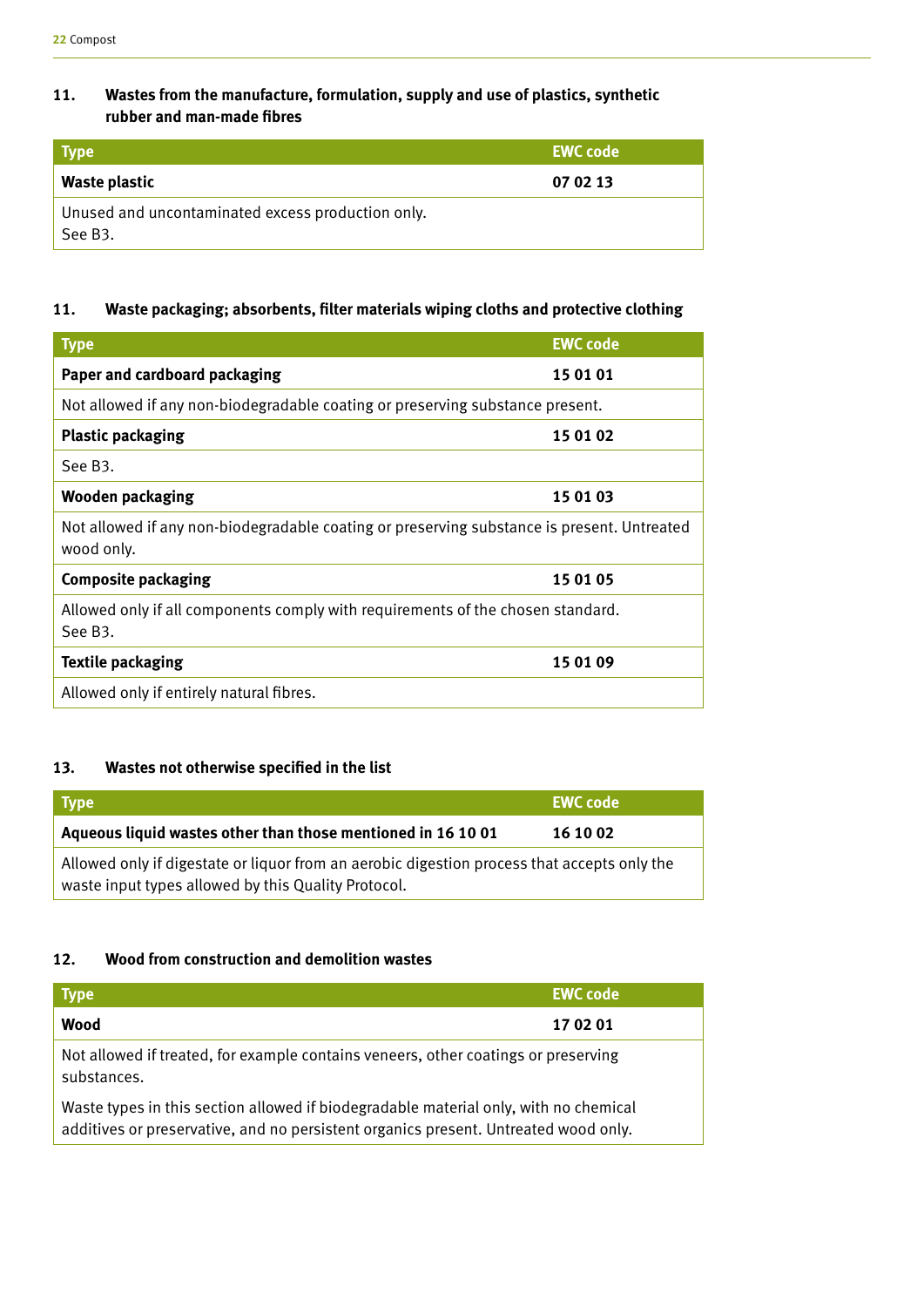# **13. Soil (including excavated soil from contaminated sites), stones and dredging spoil**

| <b>Type</b>                                                                          | <b>EWC code</b> |
|--------------------------------------------------------------------------------------|-----------------|
| Dredging spoil other than that in 170505                                             | 17 05 06        |
| Only riverine vegetation allowed (and not associated dredged mineral material). Only |                 |

dredged vegetation is permitted. EWC 17 05 06 dredging spoil allowed only if *Hazard Analysis and Critical Control Point* 

*(HACCP)* assessment considers pollutants that may be present and adequate risk control is decided feasible.

EWC 17 05 05 is defined as 'dredging spoil containing dangerous substances'. For more information about 'dangerous' substances, refer to the latest version of WM2 Technical Guidance, *Hazardous waste: Interpretation of the definition and classification of hazardous waste.*<sup>19</sup>

See B5.

# **14. Wastes from aerobic treatment of solid wastes**

| <b>Type</b>                                                                                                                                                                                                                                                               | <b>EWC code</b> |
|---------------------------------------------------------------------------------------------------------------------------------------------------------------------------------------------------------------------------------------------------------------------------|-----------------|
| Premixed wastes composed only of non-hazardous wastes                                                                                                                                                                                                                     | 19 02 03        |
| Acceptable only if derived solely from input types allowed by this Quality Protocol and<br>remains segregated from, and uncontaminated by, any other waste type.                                                                                                          |                 |
| Sludges from physico/chemical treatment other than those                                                                                                                                                                                                                  |                 |
| mentioned in 190205                                                                                                                                                                                                                                                       | 19 02 06        |
| Acceptable only if derived solely from physical treatment and/or pH adjustment of input<br>types allowed by this Quality Protocol and remains segregated from, and uncontaminated<br>by, any other waste type.                                                            |                 |
| <b>Off-specification compost</b>                                                                                                                                                                                                                                          | 19 05 03        |
| Allowed only if the compost is derived from input types allowed by this Quality Protocol.<br>This includes oversize material resulting from screening such compost.                                                                                                       |                 |
| <b>Wastes not otherwise specified</b>                                                                                                                                                                                                                                     | 19 05 99        |
| Allowed only if:<br>liquor/leachate from a composting process that accepts only the waste input types<br>allowed by this Quality Protocol; or<br>digestate from an aerobic digestion process that accepts only the waste input types<br>allowed by this Quality Protocol. |                 |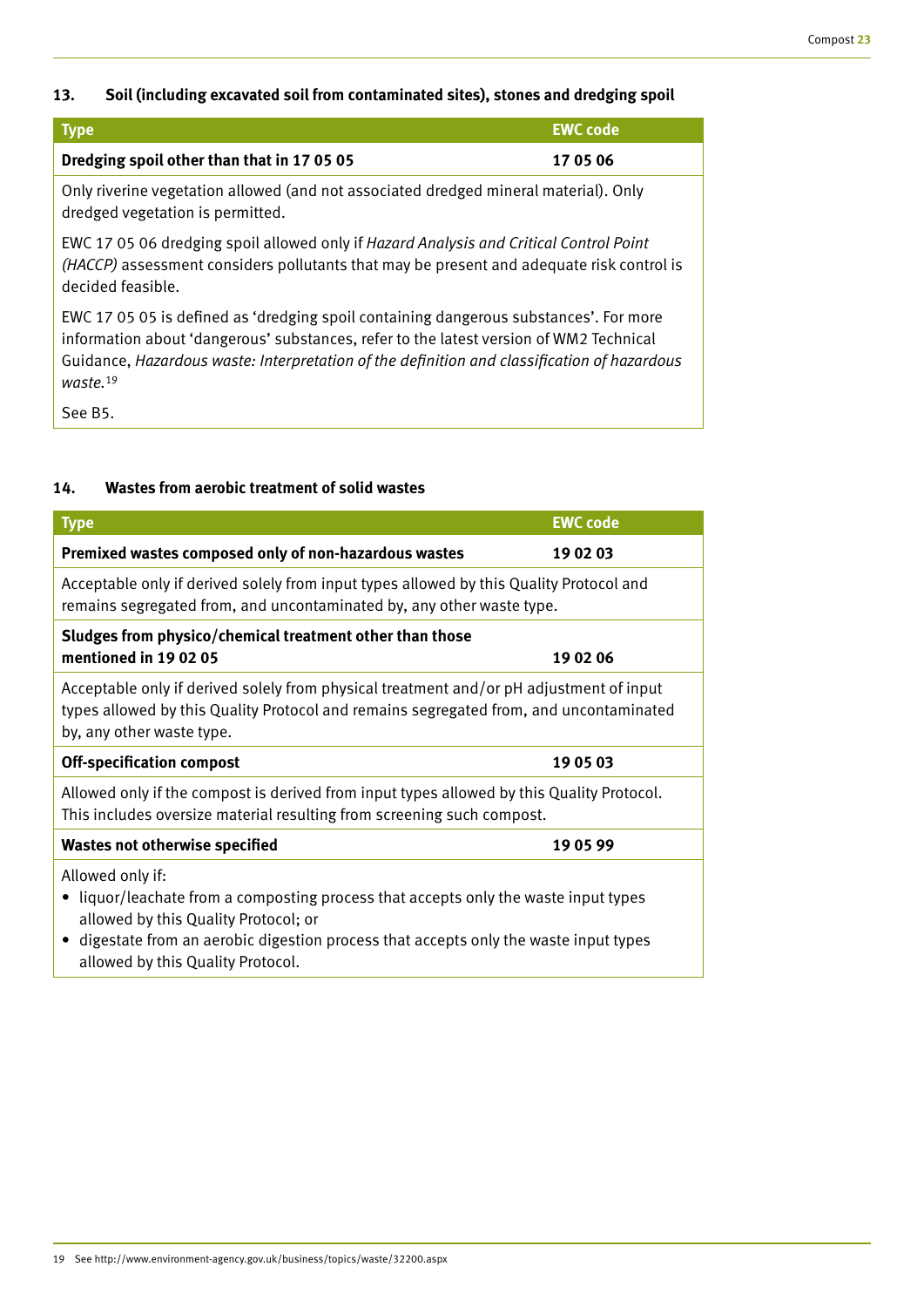# **15. Wastes from anaerobic treatment of waste**

| <b>Type</b>                                                                                                                                                                                                                                                                                                                                                                  | <b>EWC code</b> |
|------------------------------------------------------------------------------------------------------------------------------------------------------------------------------------------------------------------------------------------------------------------------------------------------------------------------------------------------------------------------------|-----------------|
| Liquor from anaerobic treatment of municipal waste                                                                                                                                                                                                                                                                                                                           | 19 06 03        |
| Waste types in this section are allowed only if derived from input types allowed by the<br>Anaerobic Digestate Quality Protocol and are derived from a facility independently certified<br>as complying with BSI PAS 110. For example, the waste must not contain wastes derived<br>from mechanical biological treatment (MBT) facilities or any compost-like outputs (CLO). |                 |
| Digestate from anaerobic treatment of municipal waste                                                                                                                                                                                                                                                                                                                        | 19 06 04        |
| Waste types in this section are allowed only if derived from input types allowed by the<br>Anaerobic Digestate Quality Protocol and are derived from a facility independently certified<br>as complying with BSI PAS 110. For example, the waste must not contain wastes derived<br>from mechanical biological treatment (MBT) facilities or any compost-like outputs (CLO). |                 |
| Any digestate accepted under this waste code must only contain waste inputs identified in<br>Appendix B (Biodegradable waste types acceptable for the production of quality digestate)<br>of the Anaerobic Digestate Quality Protocol. <sup>20</sup> This includes any anaerobic digestate<br>produced in Scotland.                                                          |                 |
| Liquor from anaerobic treatment of animal and vegetable waste                                                                                                                                                                                                                                                                                                                | 19 06 05        |
| Waste types in this section are allowed only if derived from input types allowed by the<br>Anaerobic Digestate Quality Protocol and are derived from a facility independently certified<br>as complying with BSI PAS 110. For example, the waste must not contain wastes derived<br>from mechanical biological treatment (MBT) facilities or any compost-like outputs (CLO). |                 |
| Digestate from anaerobic treatment of animal and vegetable waste                                                                                                                                                                                                                                                                                                             | 19 06 06        |
| Waste types in this section are allowed only if derived from input types allowed by the<br>Anaerobic Digestate Quality Protocol and are derived from a facility independently certified<br>as complying with BSI PAS 110. For example, the waste must not contain wastes derived<br>from mechanical biological treatment (MBT) facilities or any compost-like outputs (CLO). |                 |
| Other wastes (including mixtures of materials) from mechanical<br>treatment of wastes other than those mentioned in 19 12 11                                                                                                                                                                                                                                                 | 19 12 12        |
| Acceptable only if derived solely from input types allowed by this Quality Protocol and<br>remains segregated from, and uncontaminated by, any other waste type.                                                                                                                                                                                                             |                 |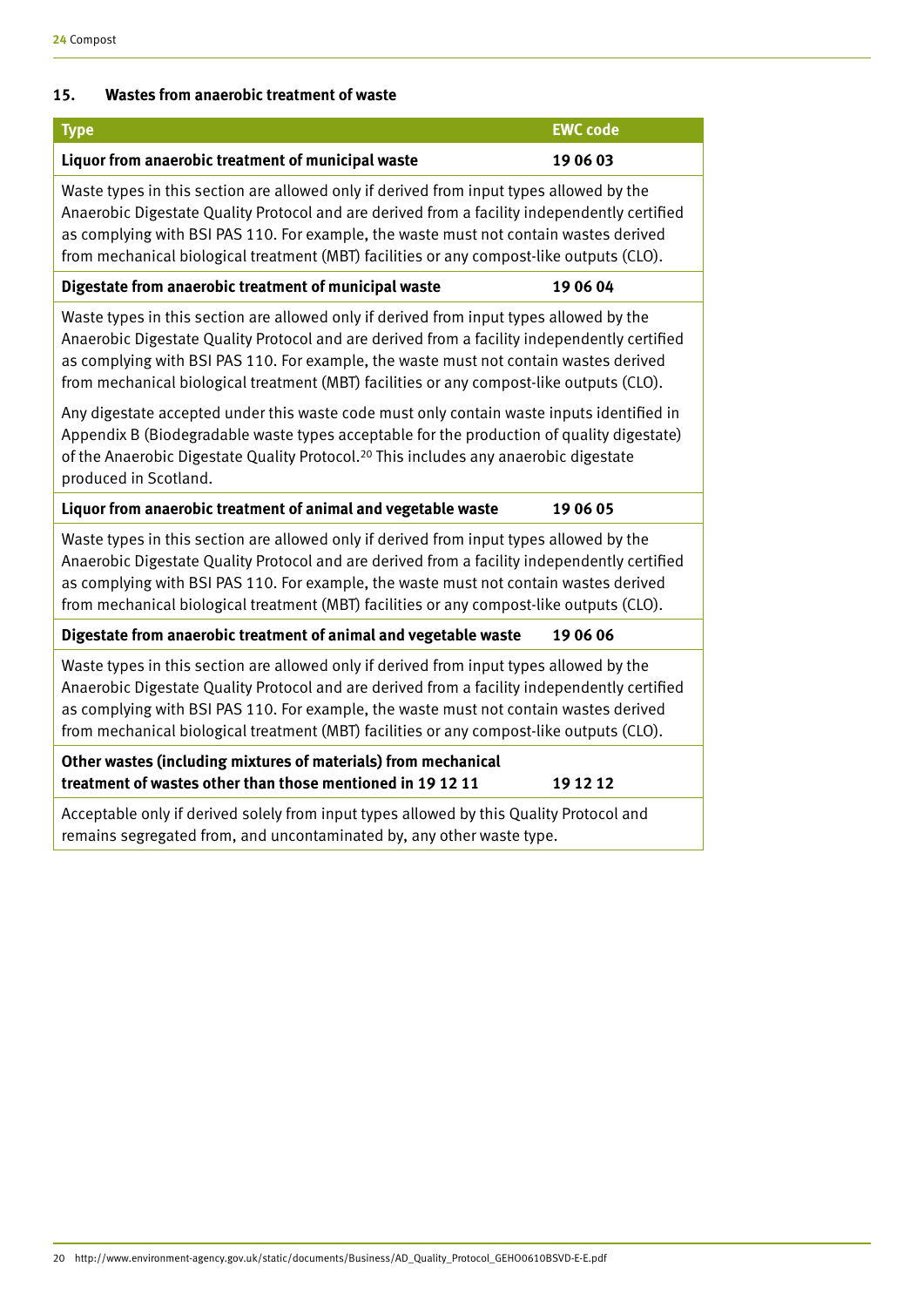# **16. Municipal wastes (household waste and similar commercial, industrial and institutional wastes) including separately collected fractions**

| <b>Type</b>                                                                                                                                                                                                                             | <b>EWC code</b> |
|-----------------------------------------------------------------------------------------------------------------------------------------------------------------------------------------------------------------------------------------|-----------------|
| <b>Paper and cardboard</b>                                                                                                                                                                                                              | 20 01 01        |
| Not allowed if any non-biodegradable coating or preserving substance present.                                                                                                                                                           |                 |
| Biodegradable kitchen and canteen waste                                                                                                                                                                                                 | 20 01 08        |
| See B <sub>3</sub> .                                                                                                                                                                                                                    |                 |
| <b>Edible oil and fat</b>                                                                                                                                                                                                               | 20 01 25        |
| Wood other than that mentioned in 20 01 37                                                                                                                                                                                              | 20 01 38        |
| 20 01 37 is described as 'wood containing dangerous substances'.                                                                                                                                                                        |                 |
| Non treated wood waste.                                                                                                                                                                                                                 |                 |
| Not allowed if any non-biodegradable coating or preserving substance present. Waste<br>types in this section allowed if biodegradable material only, with no chemical additives<br>or preservative, and no persistent organics present. |                 |
| <b>Plastics</b>                                                                                                                                                                                                                         | 20 01 39        |
| See B.3.                                                                                                                                                                                                                                |                 |

# **18. Garden and park wastes (including cemetery waste)**

| <b>Type</b>                                                                                                                                                                   | <b>EWC code</b> |
|-------------------------------------------------------------------------------------------------------------------------------------------------------------------------------|-----------------|
| <b>Biodegradable waste</b>                                                                                                                                                    | 20 02 01        |
| Animal faeces, manure, garden waste, green waste, horticultural waste, plant tissue, parks<br>and garden waste, hedge and tree trimmings, grass cuttings and leafy materials. |                 |
| Waste types in this section allowed if biodegradable material only, with no chemical<br>additives and no toxin residues present.                                              |                 |
| Excludes road sweepings and gully waste.                                                                                                                                      |                 |
| See B <sub>5</sub> .                                                                                                                                                          |                 |

# **19. Other municipal wastes**

| <b>Type</b>                                                                                                                                                                                                                                                                                                                       | <b>EWC code</b> |
|-----------------------------------------------------------------------------------------------------------------------------------------------------------------------------------------------------------------------------------------------------------------------------------------------------------------------------------|-----------------|
| <b>Mixed municipal waste</b>                                                                                                                                                                                                                                                                                                      | 20 03 01        |
| Allowed only if separately collected biodegradable wastes otherwise allowed by this<br>Quality Protocol. If former foodstuffs are packaged, the restrictions given in section 12<br>above on packaging wastes apply. An example is unsold food wrapped in compostable<br>packaging that arises as waste from a retail food store. |                 |
| <b>Waste from markets</b>                                                                                                                                                                                                                                                                                                         | 20 03 02        |
| Allowed only if biodegradable fractions. Examples are plant material, fruit and vegetables.                                                                                                                                                                                                                                       |                 |
| ■ collection of comparison and criticisms to office a final trial of transmitted of the flow or or the four four                                                                                                                                                                                                                  |                 |

Packaging waste from a market source is allowed only if it complies with the restriction for the corresponding waste type in section 11 above.

See B.3.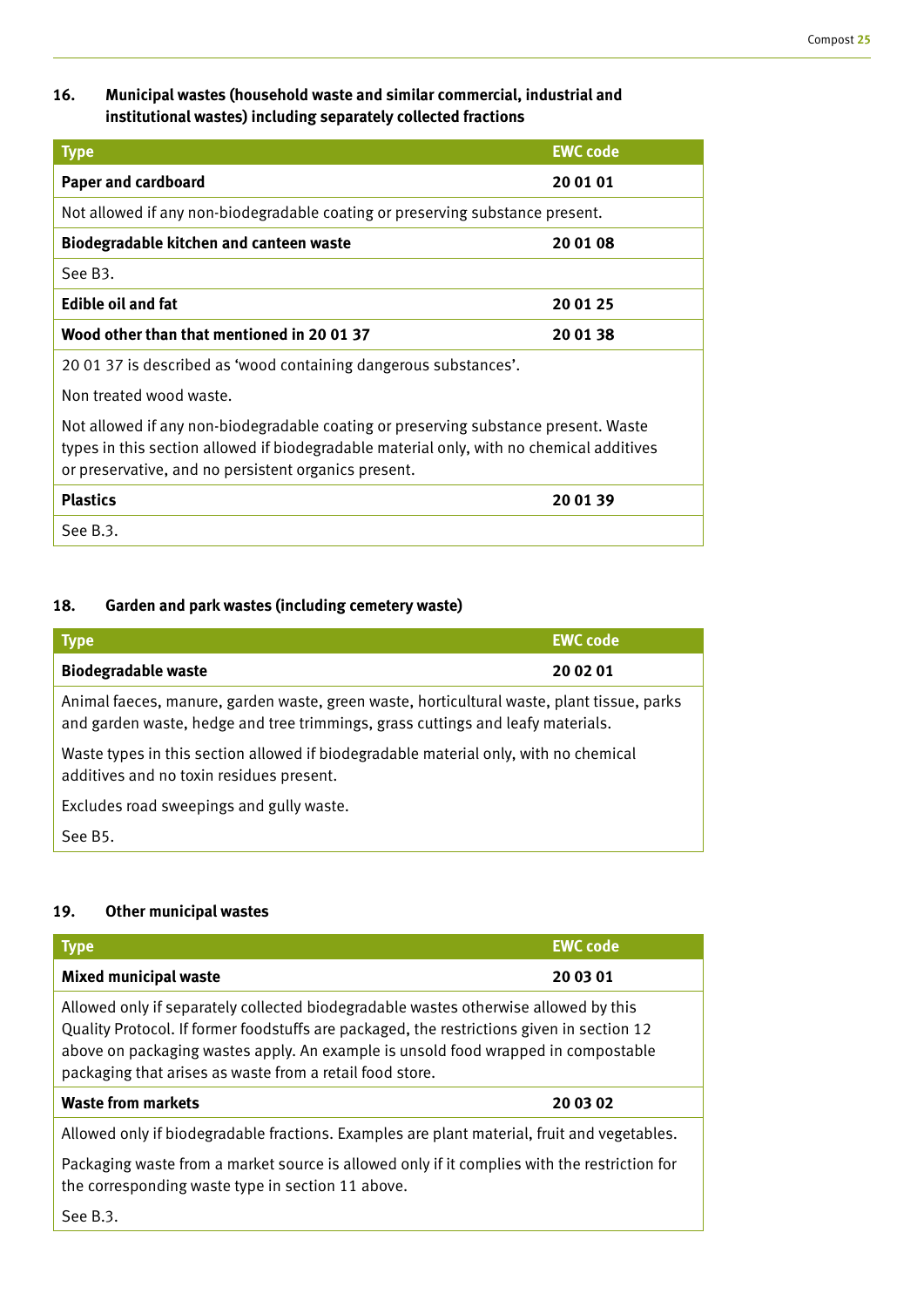# **Appendix C:** Standards and specifications to which this Quality Protocol applies

At present this protocol applies only to the latest version of British Standards Institution's Publicly Available Specification for composted materials (BSI PAS 100).

Electronic copies of BSI PAS 100 documentation can be obtained free from:

- WRAP at http://www.wrap.org.uk or by phoning 0808 100 2040
- Association for Organics Recycling at http://www.organics-recycling.org.uk or by phoning 01933 446440.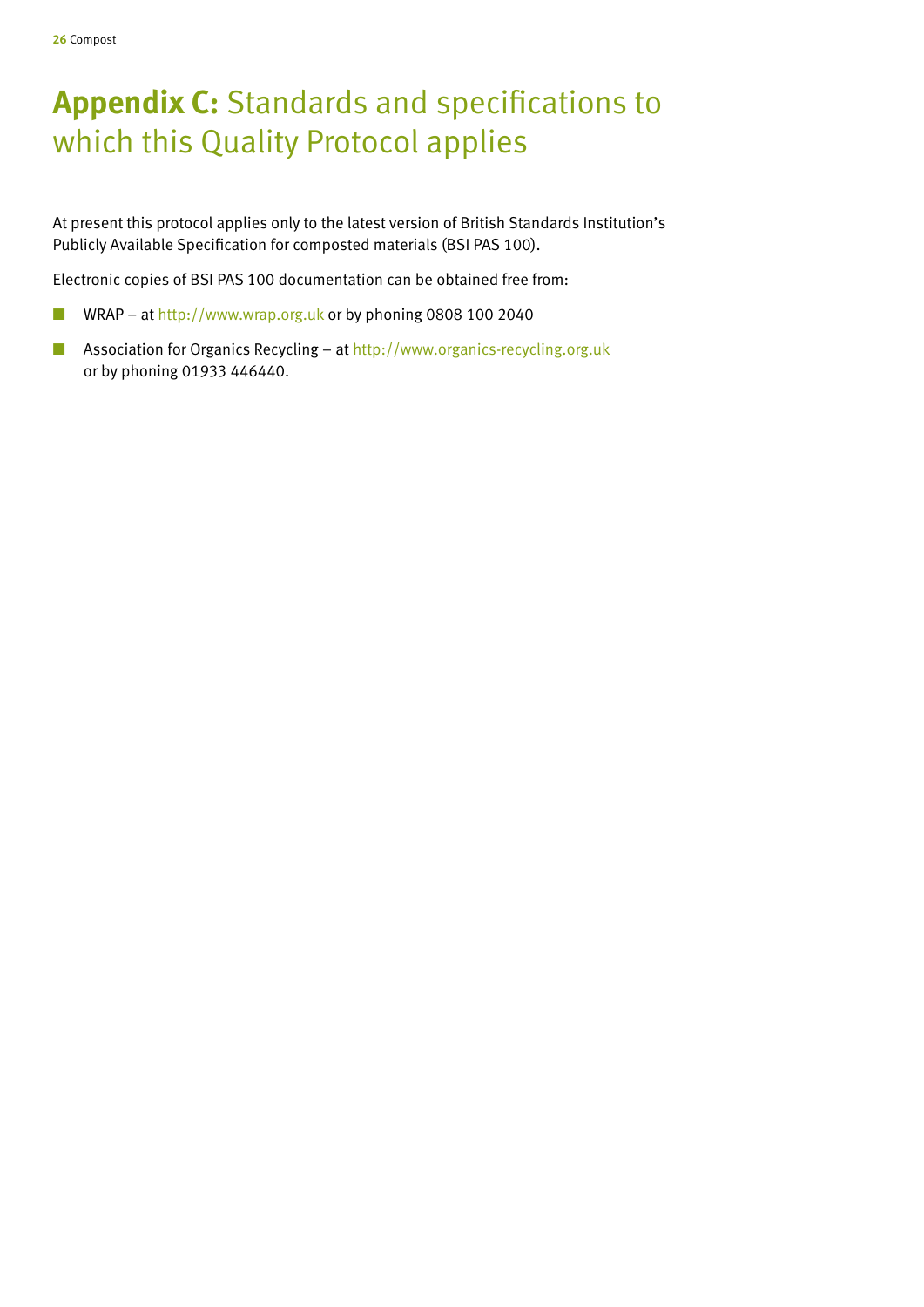# **Appendix D: Certification and** accreditation diagram

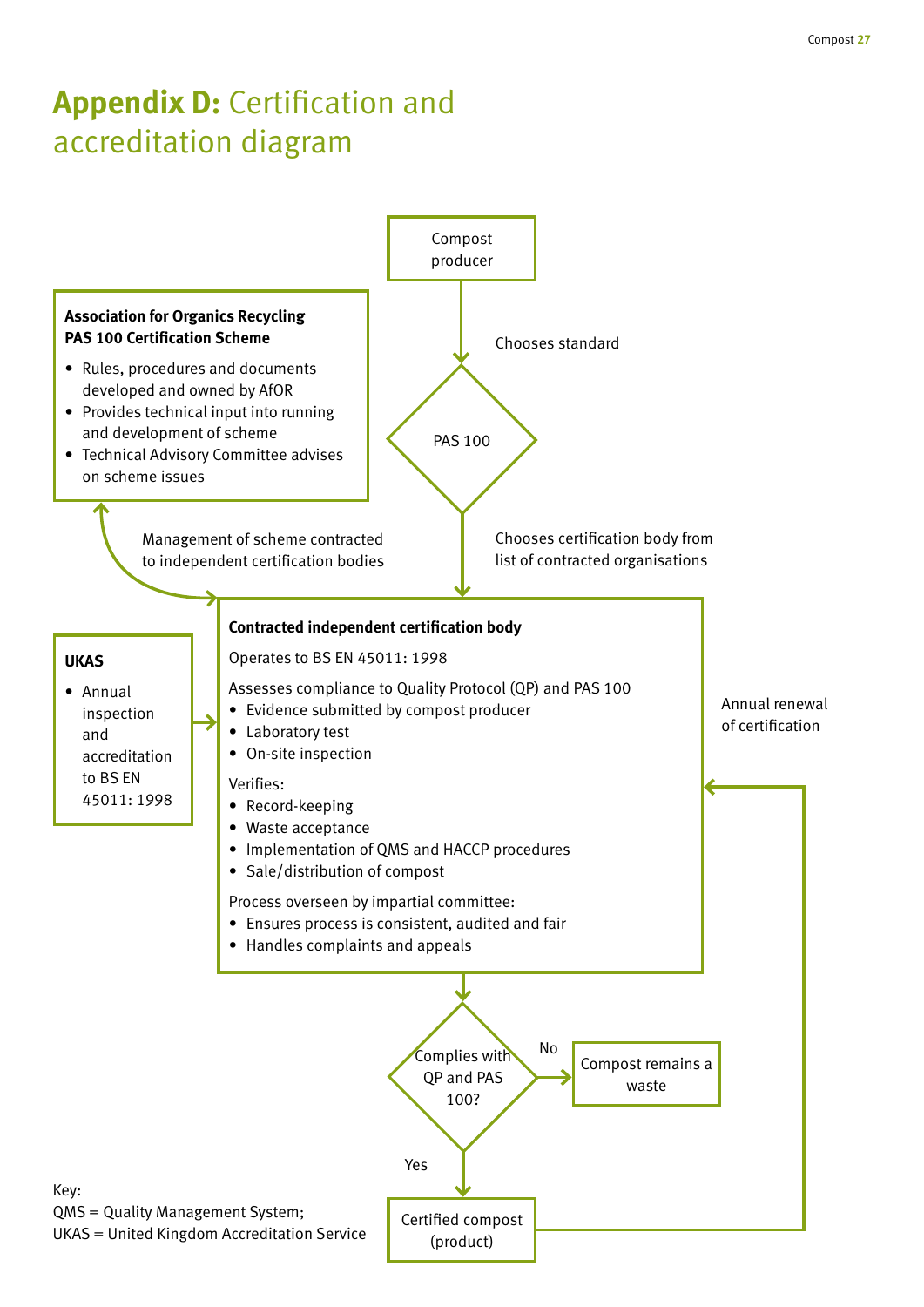# **Appendix E:** Supply documentation template

### **An example template showing the minimum information to be supplied by the producer**

Producer organisation name Address line 1 Address line 2 Address line 3

Telephone: Fax: Website:

| Site of production (address):               |  |
|---------------------------------------------|--|
| Date of supply:                             |  |
| <b>Customer name and contact details:</b>   |  |
| <b>Customer nature of business:</b>         |  |
| Delivery address (if different from above): |  |
| Quantity supplied (weight/volume):          |  |

| This product has been produced in<br>accordance with the following approved<br>standards:                                                | e.g. PAS 100 |  |
|------------------------------------------------------------------------------------------------------------------------------------------|--------------|--|
| This product has been produced in compliance with the Compost Quality Protocol.                                                          |              |  |
| Information on good practice for use as compost as set out in Appendix F of the<br><b>Compost Quality Protocol has been highlighted.</b> |              |  |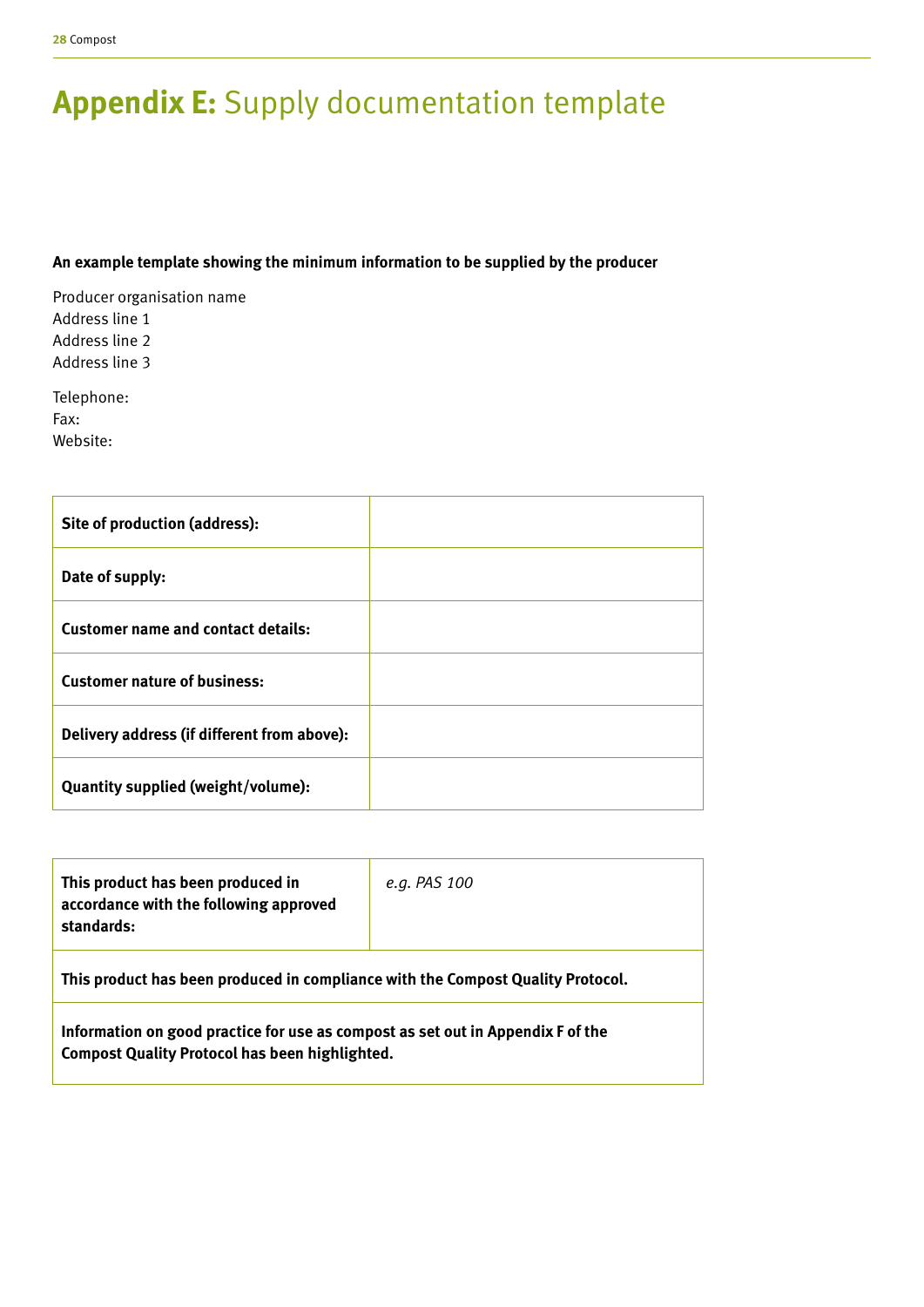# **Appendix F:** Good practice for the storage, handling, application and use of compost as an agricultural fertiliser and in soil-grown horticulture

NB All links to documents in this appendix were accessible at the time of writing.

### **Storage and handling**

- Follow the joint Environment Agency/Fertilisers Manufacturers Association (FMA) guidance, *Protect the environment: the essential guide for storing solid and liquid fertilisers,*21 to ensure the compost is stored in a manner that protects the environment.
- Handle the compost as described in the FMA's *Code of practice for the prevention of water pollution from the storage and handling of solid fertilisers*22 to ensure that its storage and handling does not cause harm to human health or the environment.

### **Application and use of quality compost**

- Seek advice from an advisor qualified under the Fertiliser Advisers Certification and Training Scheme (FACTS).
- In areas of England and Wales designated as Nitrate Vulnerable Zones (NVZs) (i.e. areas designated under legislation to implement the Nitrates Directive), applications of quality compost must comply with the relevant mandatory Action Programme measures. These include various requirements for maximum rates of application and permitted application windows for different types of manures and quality compost. In all other areas these requirements should be followed wherever practical.
- In Northern Ireland, any application of compost to agricultural land must comply with the crop nitrogen limits and land application restrictions set out in The Nitrates Action Programme Regulations (Northern Ireland) 2010 (NAP).

For more information about NVZs, see the Defra website http://www.defra.gov.uk/food-farm/land-manage/nitrates-watercourses/nitrates/

For more information about the Northern Ireland NAP, see the NIEA website http://www.ni-environment.gov.uk/water/agri\_regs/nitrate.htm

- Ensure any application of quality compost conforms to the requirements set out in the *Protecting our water, soil and air: a code of good agricultural practice for farmers, growers*  and land managers (2009) (CoGAP)<sup>23</sup> (or subsequent guidance) for air, water and soil. This covers all aspects of agricultural activities including nutrient use. In particular, do not spread compost on frozen, snow-covered or waterlogged ground, or within 10 metres of a watercourse.
- Apply the compost as described in the Defra guidance, *Single Farm Payment Scheme cross compliance guidance for soil management.*<sup>24</sup>
- Match compost applications to the nutrient status of the receiving soil, crop nutrient requirement, growth stage and prevailing weather conditions and make them as per the guidance given in the Defra *Fertiliser Manual* (RB209) 8th edition (and subsequent issues).25
- 21 http://www.agindustries.org.uk/document.aspx?fn=load&media\_id=2024&publicationId=248
- 22 http://www.agindustries.org.uk/document.aspx?fn=load&media\_id=2018&publicationId=248
- 23 http://www.defra.gov.uk/publications/2011/06/16/pb13558-cogap/
- 24 http://www.defra.gov.uk/crosscompliance/files/sps-cross-compliance-2010.pdf 25 http://www.defra.gov.uk/publications/files/rb209-fertiliser-manual-110412.pdf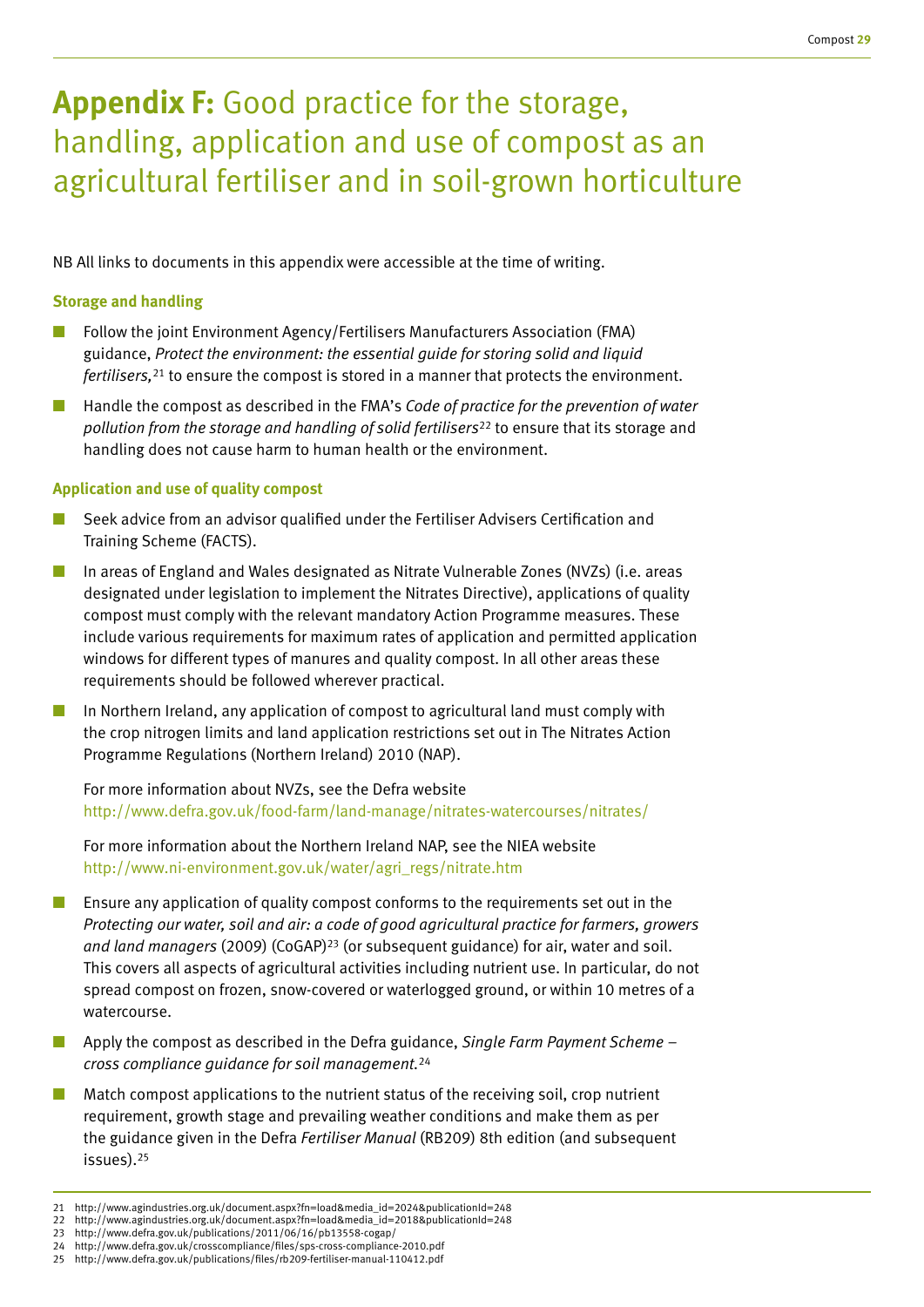- Compost applications should adhere to the soil *Potentially Toxic Element* (PTE) limit values set out in the revised *Code of Practice for the agricultural use of sewage sludge*. 26
- When applying compost for land reclamation or land restoration, follow the guidance and information in the *Code of practice for the use of sludge, compost and other organic materials for land reclamation*. 27
- Follow Animal Health and Veterinary Laboratories Agency guidance on composting animal by-products 28 and the use of animal by-product derived organic fertilisers and soil improvers.<sup>29</sup>

#### **Sampling and analysis**

- Ensure all chemical analysis are carried out by laboratories using appropriate methods that are accredited by UKAS to ISO/IEC 17025 for the Environment Agency's *MCERTS* performance standard for the chemical testing of soil.30
- Sample soils for major nutrients regularly. Do not apply compost unless the soil has been analysed within the last five years (in accordance with RB209).
- Include extractable phosphorus (Olsen method), available potassium, available magnesium in nutrient analysis.
- Calculate nitrogen using soil nitrogen supply except where RB209 requires soil analysis.
- Sulphur should be calculated using the methodology given in RB209.
- The compost producer should arrange for the compost to be analysed, and the land manager if in England or Wales, or the controller of the land if in Northern Ireland, should arrange for the receiving soil to be analysed for PTEs (lead, cadmium, chromium, mercury, copper, zinc, nickel) to ensure that the compost limit values set in PAS100 are not exceeded by the compost and the soil limit values set in the Sludge Code<sup>31</sup> are not exceeded in the receiving soil.
- Soil analysis for PTEs should be carried out before the first application of compost and again when any predicted soil PTE concentration becomes equal to or greater than 75 percent of its corresponding limit value set out in the Sludge Code.

<sup>26</sup> http://archive.defra.gov.uk/environment/quality/water/waterquality/sewage/documents/sludge-cop.pdf

<sup>27</sup> http://www.sniffer.org.uk/Webcontrol/Secure/ClientSpecific/ResourceManagement/UploadedFiles/ER11%20Code%20of%20Practice.pdf

<sup>28</sup> http://animalhealth.defra.gov.uk/managing-disease/animalbyproducts/compost-biogas-manure/index.htm

<sup>29</sup> http://animalhealth.defra.gov.uk/managing-disease/animalbyproducts/compost-biogas-manure/use-of-organic-fertilisers-soil-improvers.htm

<sup>30</sup> http://www.environment-agency.gov.uk/business/regulation/31835.aspx

<sup>31</sup> http://archive.defra.gov.uk/environment/quality/water/waterquality/sewage/documents/sludge-cop.pdf